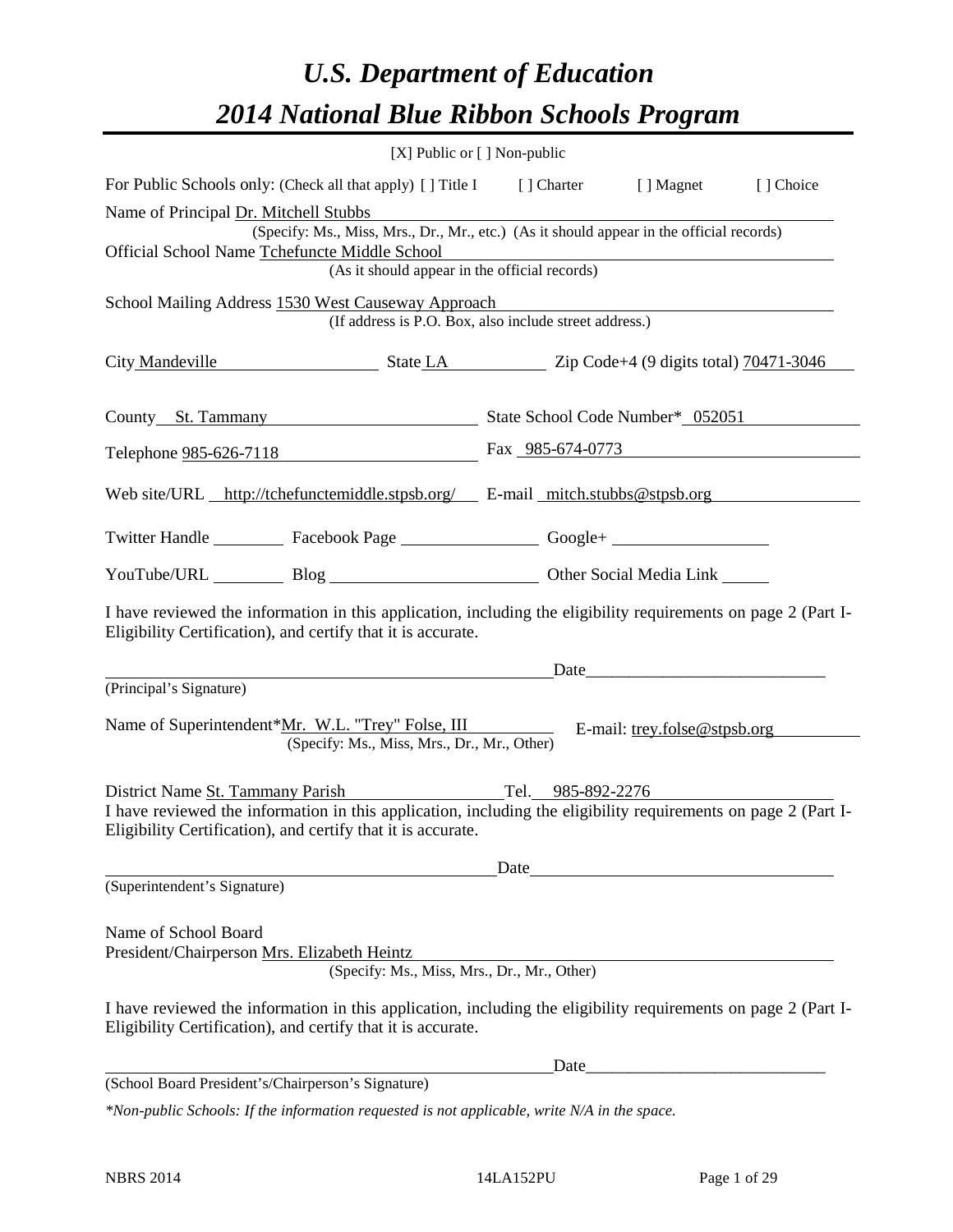### **Include this page in the school's application as page 2.**

The signatures on the first page of this application (cover page) certify that each of the statements below concerning the school's eligibility and compliance with U.S. Department of Education, Office for Civil Rights (OCR) requirements is true and correct.

- 1. The school configuration includes one or more of grades K-12. (Schools on the same campus with one principal, even a K-12 school, must apply as an entire school.)
- 2. The school has made its Annual Measurable Objectives (AMOs) or Adequate Yearly Progress (AYP) each year for the past two years and has not been identified by the state as "persistently dangerous" within the last two years.
- 3. To meet final eligibility, a public school must meet the state's AMOs or AYP requirements in the 2013-2014 school year and be certified by the state representative. Any status appeals must be resolved at least two weeks before the awards ceremony for the school to receive the award.
- 4. If the school includes grades 7 or higher, the school must have foreign language as a part of its curriculum.
- 5. The school has been in existence for five full years, that is, from at least September 2008 and each tested grade must have been part of the school for the past three years.
- 6. The nominated school has not received the National Blue Ribbon Schools award in the past five years: 2009, 2010, 2011, 2012, or 2013.
- 7. The nominated school has no history of testing irregularities, nor have charges of irregularities been brought against the school at the time of nomination. The U.S. Department of Education reserves the right to disqualify a school's application and/or rescind a school's award if irregularities are later discovered and proven by the state.
- 8. The nominated school or district is not refusing Office of Civil Rights (OCR) access to information necessary to investigate a civil rights complaint or to conduct a district-wide compliance review.
- 9. The OCR has not issued a violation letter of findings to the school district concluding that the nominated school or the district as a whole has violated one or more of the civil rights statutes. A violation letter of findings will not be considered outstanding if OCR has accepted a corrective action plan from the district to remedy the violation.
- 10. The U.S. Department of Justice does not have a pending suit alleging that the nominated school or the school district as a whole has violated one or more of the civil rights statutes or the Constitution's equal protection clause.
- 11. There are no findings of violations of the Individuals with Disabilities Education Act in a U.S. Department of Education monitoring report that apply to the school or school district in question; or if there are such findings, the state or district has corrected, or agreed to correct, the findings.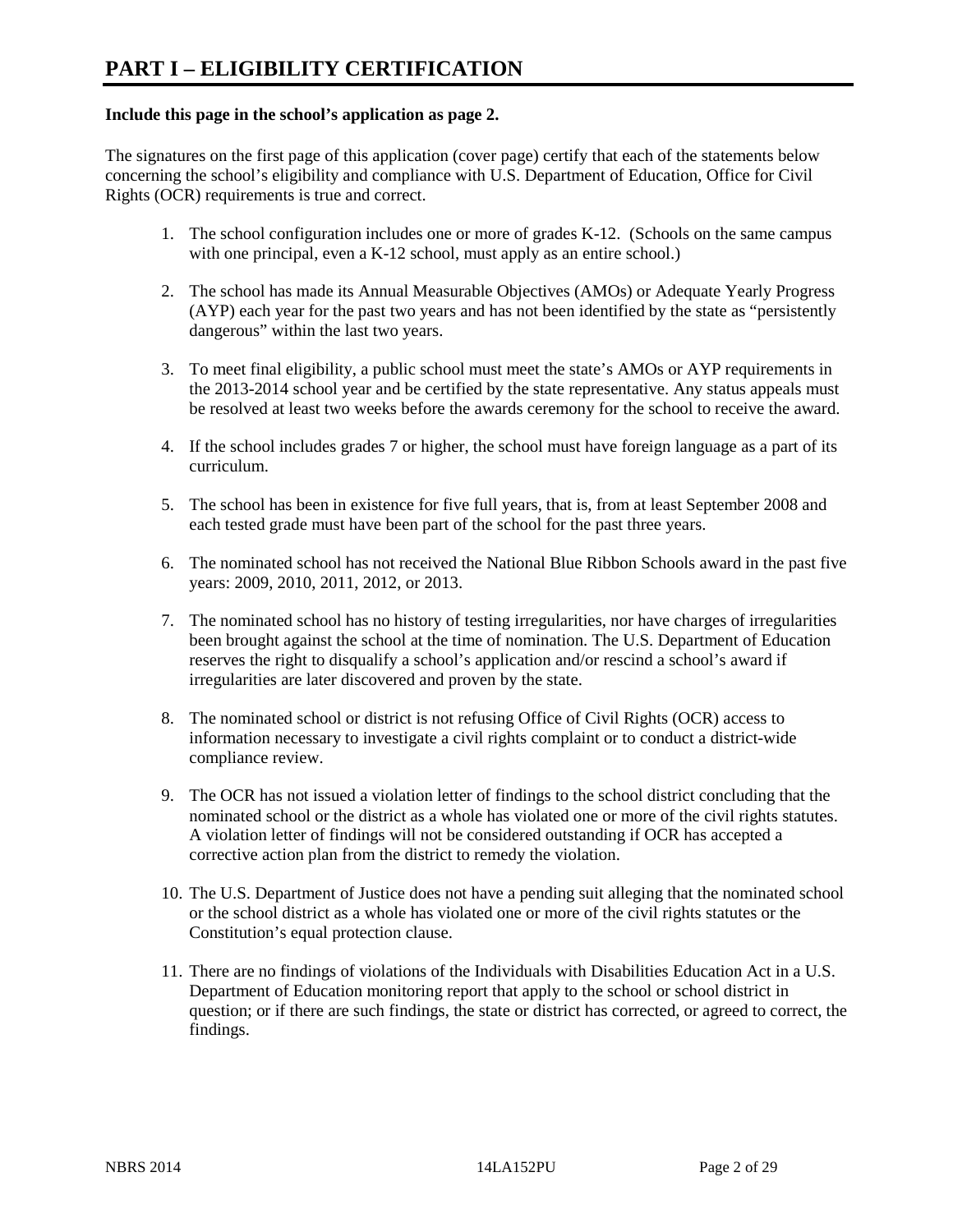### **PART II - DEMOGRAPHIC DATA**

#### **All data are the most recent year available.**

**DISTRICT** (Question 1 is not applicable to non-public schools)

| -1. | Number of schools in the district<br>(per district designation): | $25$ Elementary schools (includes K-8)<br>21 Middle/Junior high schools |
|-----|------------------------------------------------------------------|-------------------------------------------------------------------------|
|     |                                                                  | 8 High schools                                                          |
|     |                                                                  | $0 K-12$ schools                                                        |

54 TOTAL

**SCHOOL** (To be completed by all schools)

- 2. Category that best describes the area where the school is located:
	- [] Urban or large central city
	- [ ] Suburban with characteristics typical of an urban area
	- [X] Suburban
	- [ ] Small city or town in a rural area
	- [ ] Rural
- 3. 1 Number of years the principal has been in her/his position at this school.
- 4. Number of students as of October 1 enrolled at each grade level or its equivalent in applying school:

| Grade                           | # of         | # of Females | <b>Grade Total</b> |
|---------------------------------|--------------|--------------|--------------------|
|                                 | <b>Males</b> |              |                    |
| <b>PreK</b>                     | 0            | 0            | 0                  |
| K                               | 0            | 0            | 0                  |
| 1                               | 0            | 0            | 0                  |
| $\boldsymbol{2}$                | 0            | $\Omega$     | 0                  |
| 3                               | 0            | $\Omega$     | 0                  |
| 4                               | 117          | 139          | 256                |
| 5                               | 131          | 126          | 257                |
| 6                               | 121          | 169          | 290                |
| 7                               | 0            | 0            | 0                  |
| 8                               | 0            | 0            | 0                  |
| 9                               | 0            | 0            | 0                  |
| 10                              | 0            | 0            | 0                  |
| 11                              | 0            | 0            | 0                  |
| 12                              | 0            | 0            | 0                  |
| <b>Total</b><br><b>Students</b> | 369          | 434          | 803                |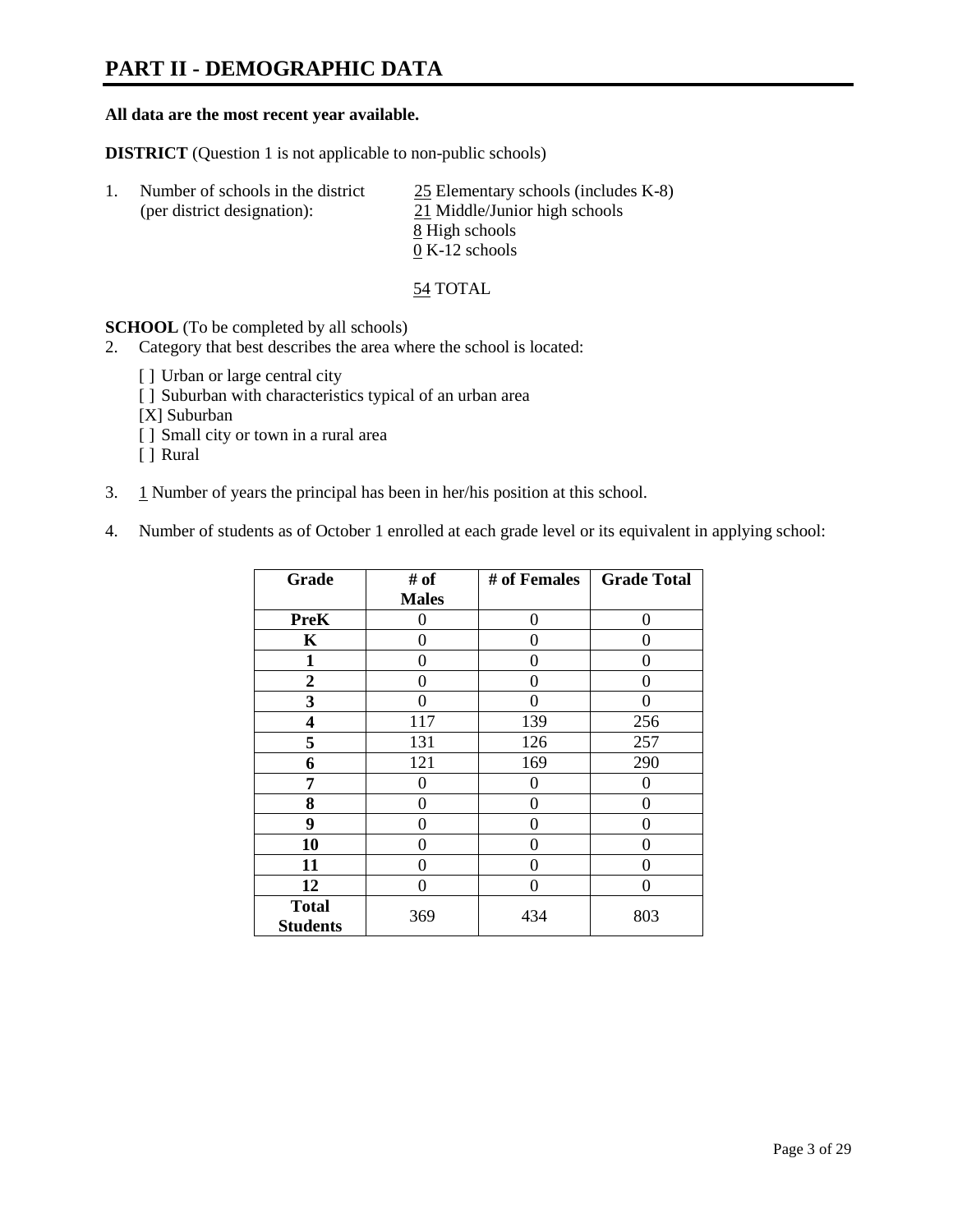the school: 4 % Asian

5. Racial/ethnic composition of  $\qquad \qquad \underline{0}$  % American Indian or Alaska Native 5 % Black or African American 5 % Hispanic or Latino 0 % Native Hawaiian or Other Pacific Islander 86 % White 0 % Two or more races **100 % Total** 

(Only these seven standard categories should be used to report the racial/ethnic composition of your school. The Final Guidance on Maintaining, Collecting, and Reporting Racial and Ethnic Data to the U.S. Department of Education published in the October 19, 2007 *Federal Register* provides definitions for each of the seven categories.)

6. Student turnover, or mobility rate, during the 2012 - 2013 year: 9%

This rate should be calculated using the grid below. The answer to (6) is the mobility rate.

| <b>Steps For Determining Mobility Rate</b>         | Answer |
|----------------------------------------------------|--------|
| (1) Number of students who transferred to          |        |
| the school after October 1, 2012 until the         | 40     |
| end of the school year                             |        |
| (2) Number of students who transferred             |        |
| <i>from</i> the school after October 1, 2012 until | 37     |
| the end of the 2012-2013 school year               |        |
| (3) Total of all transferred students [sum of      | 77     |
| rows $(1)$ and $(2)$ ]                             |        |
| (4) Total number of students in the school as      | 849    |
| of October 1                                       |        |
| $(5)$ Total transferred students in row $(3)$      | 0.091  |
| divided by total students in row (4)               |        |
| $(6)$ Amount in row $(5)$ multiplied by 100        | q      |

### 7. English Language Learners (ELL) in the school: 2 %

 12 Total number ELL Number of non-English languages represented:  $\frac{4}{5}$ Specify non-English languages: Spanish, Japanese, Urdu, and Chinese

8. Students eligible for free/reduced-priced meals: 33 %

Total number students who qualify: 186

If this method is not an accurate estimate of the percentage of students from low-income families, or the school does not participate in the free and reduced-priced school meals program, supply an accurate estimate and explain how the school calculated this estimate.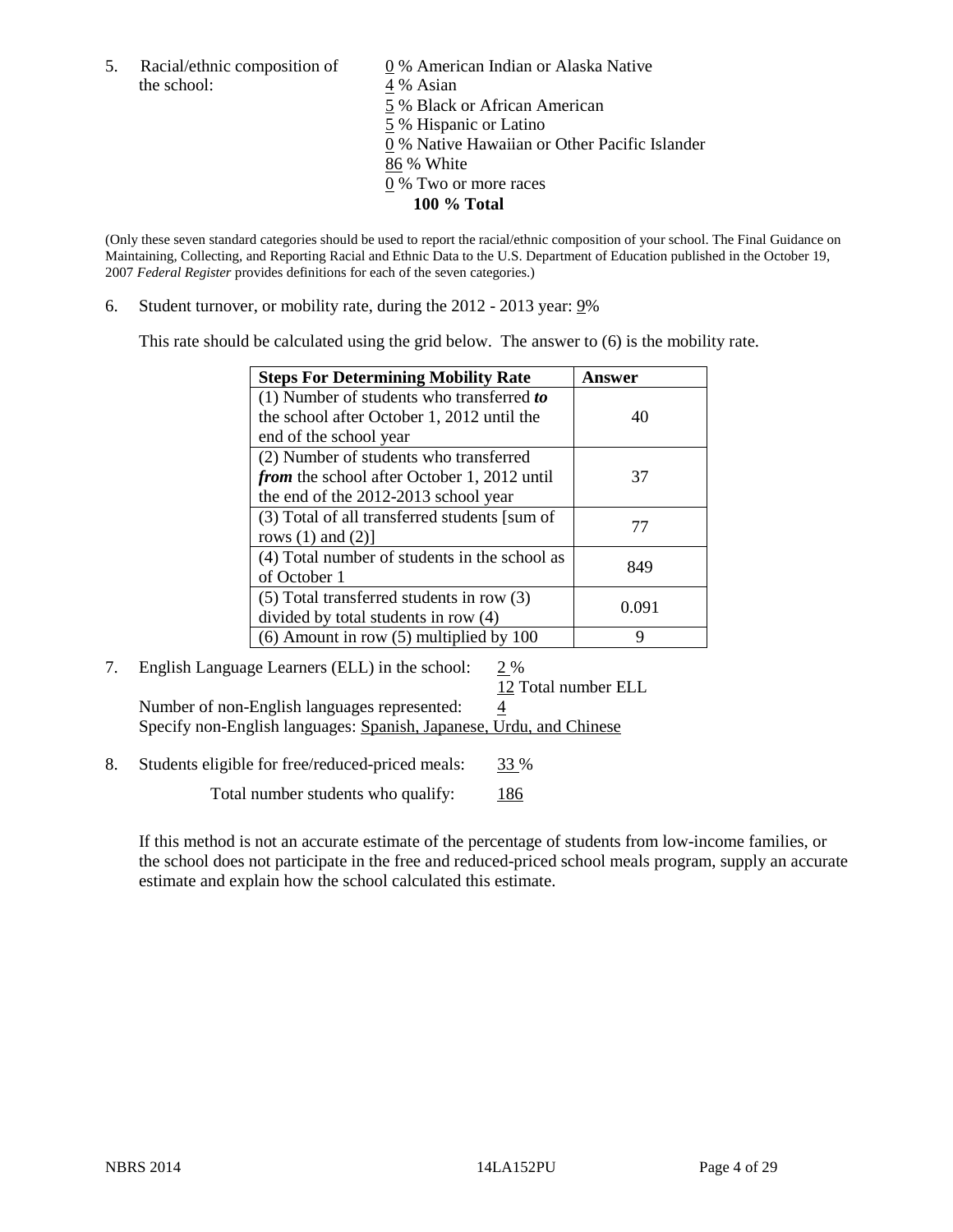122 Total number of students served

Indicate below the number of students with disabilities according to conditions designated in the Individuals with Disabilities Education Act. Do not add additional categories.

| 11 Autism               | 0 Orthopedic Impairment                 |
|-------------------------|-----------------------------------------|
| 0 Deafness              | 39 Other Health Impaired                |
| 0 Deaf-Blindness        | 38 Specific Learning Disability         |
| 4 Emotional Disturbance | 21 Speech or Language Impairment        |
| 2 Hearing Impairment    | 0 Traumatic Brain Injury                |
| 4 Mental Retardation    | 2 Visual Impairment Including Blindness |
| 1 Multiple Disabilities | 0 Developmentally Delayed               |
|                         |                                         |

10. Use Full-Time Equivalents (FTEs), rounded to nearest whole numeral, to indicate the number of personnel in each of the categories below:

|                                       | <b>Number of Staff</b> |
|---------------------------------------|------------------------|
| Administrators                        |                        |
| Classroom teachers                    | 37                     |
| Resource teachers/specialists         |                        |
| e.g., reading, math, science, special | 26                     |
| education, enrichment, technology,    |                        |
| art, music, physical education, etc.  |                        |
| Paraprofessionals                     | 15                     |
| Student support personnel             |                        |
| e.g., guidance counselors, behavior   |                        |
| interventionists, mental/physical     |                        |
| health service providers,             |                        |
| psychologists, family engagement      |                        |
| liaisons, career/college attainment   |                        |
| coaches, etc.                         |                        |
|                                       |                        |

11. Average student-classroom teacher ratio, that is, the number of students in the school divided by the FTE of classroom teachers, e.g.,  $22:1$   $22:1$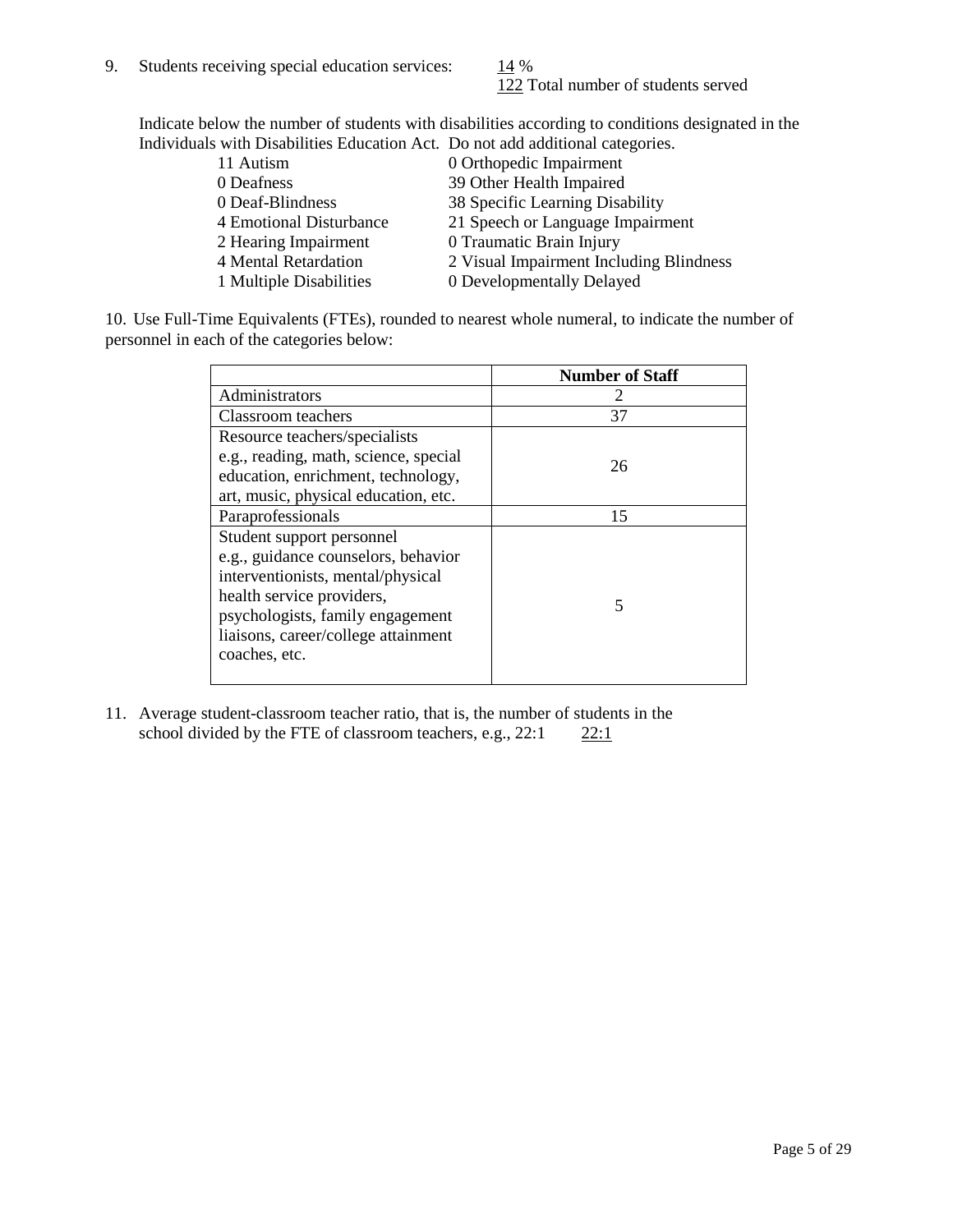12. Show daily student attendance rates. Only high schools need to supply yearly graduation rates.

| <b>Required Information</b> | 2012-2013 | 2011-2012 | 2010-2011 | 2009-2010 | 2008-2009 |
|-----------------------------|-----------|-----------|-----------|-----------|-----------|
| Daily student attendance    | $27\%$    | 97%       | 97%       | 97%       | 97%       |
| High school graduation rate | 0%        | 0%        | 0%        | $0\%$     | 0%        |

### 13. **For schools ending in grade 12 (high schools)**

Show percentages to indicate the post-secondary status of students who graduated in Spring 2013

| <b>Post-Secondary Status</b>                  |    |
|-----------------------------------------------|----|
| Graduating class size                         |    |
| Enrolled in a 4-year college or university    | 0% |
| Enrolled in a community college               | 0% |
| Enrolled in career/technical training program | 0% |
| Found employment                              | 0% |
| Joined the military or other public service   | 0% |
| Other                                         | 0% |

14. Indicate whether your school has previously received a National Blue Ribbon Schools award.  $No X$ 

If yes, select the year in which your school received the award.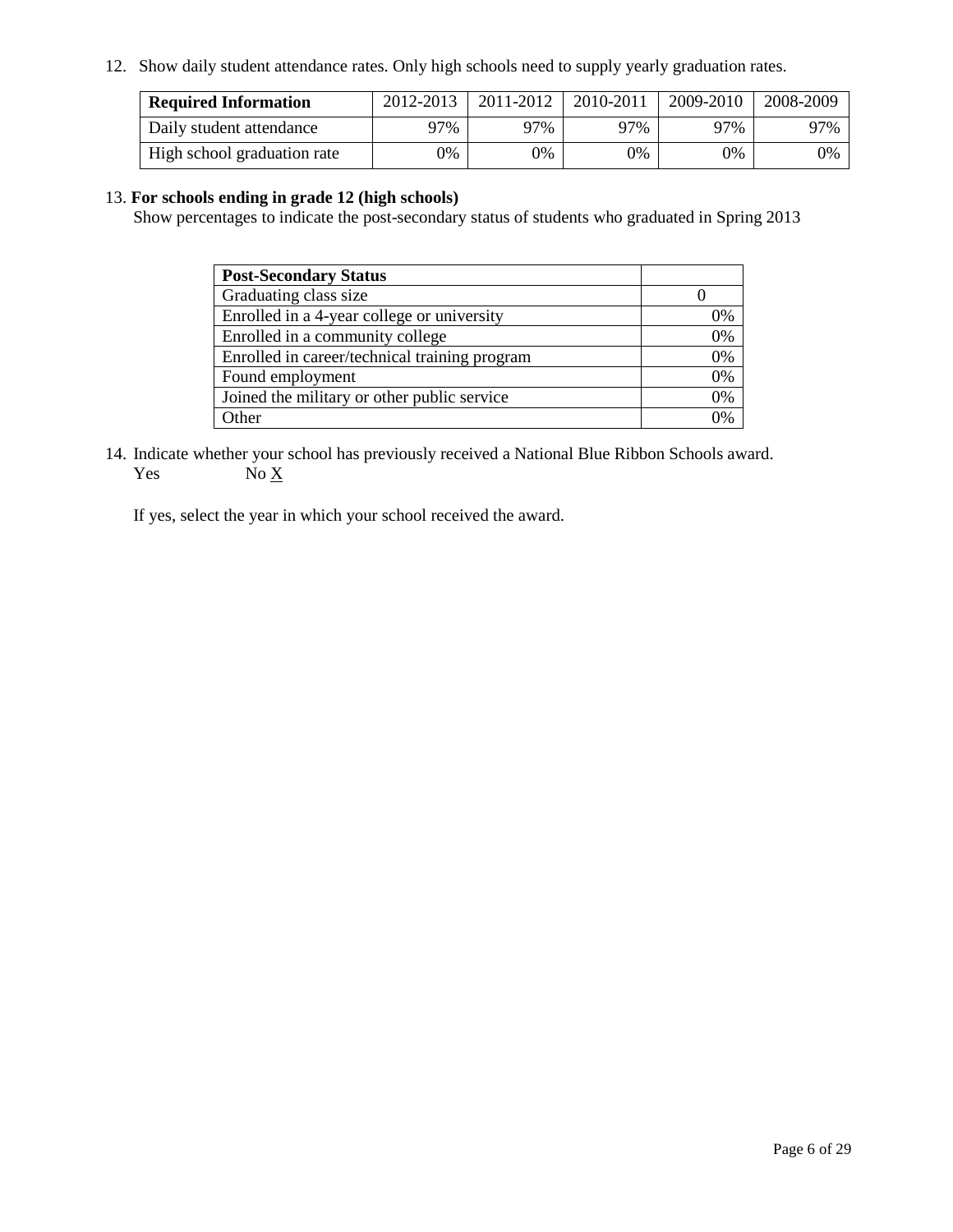### **PART III – SUMMARY**

Tchefuncte Middle School has a long history of excellence in the St. Tammany Parish Public School System. Opening in 1994, Tchefuncte Middle School was established to ease the overcrowding at its sister school during the rapid expansion of St. Tammany Parish, which is located on the north shore of Lake Pontchartrain north of New Orleans, Louisiana. During those early years, the school's administration and instructional staff sought to create a school with high expectations of both its students and staff. It quickly became a place where the students were prepared for the challenges of the future. Tchefuncte Middle currently receives students from two local elementary schools- Mandeville Elementary and Pontchartrain Elementary School. Pontchartrain Elementary School has been recognized as a Blue Ribbon School of Excellence by the U.S. Department of Education.

In using the school's initials, TMS, parents, teachers, and administrators crafted a mission statement that would serve as a lens to direct the decision making process for the school. That mission statement, "Teaching, Motivating, Succeeding by Laying Foundations for the Future," still serves as a guide for the school's stakeholders. Administrators, teachers, and a highly involved Parent-Teacher Association still use the focus of, "How will this benefit the students in the future?"

Tchefuncte Middle School's vision statement states that we will provide a safe, nurturing environment cognizant of individual needs where students can expand their knowledge academically, culturally, and socially. Through the development and use of a relevant and rigorous curriculum, Tchefuncte Middle School offers students the opportunity to develop their strengths to become responsible, productive learners. At Tchefuncte Middle School, educators, students, parents, and community members collaborate to ensure student achievement in a global society.

Tchefuncte Middle School has a long tradition of welcoming and encouraging parents to be involved in their child's education. Each year our PTA hosts its 'Walk-a-Thon'. This annual event promotes a healthy lifestyle. Local businesses and organizations are invited to participate. Students, families, and school personnel are encouraged to walk laps and engage in other physical activities at our feeder school, Mandeville High School. Mandeville High School is recognized as a Blue Ribbon School of Excellence by the U.S. Department of Education. It is a wonderful experience that involves the community, promotes wellness and well-being, and encourages school personnel to engage students and families during a weekend event.

In addition, Tchefuncte Middle School and the PTA host several grade- and school-level events in the evening to reinforce those community and parental connections that must be in place in order for a school to experience success. Family Night is an evening social event where students, families, and school personnel come together to engage in recreational activities. The goal is to show students that learning and fun can go hand-and-hand. The school and PTA host a technology night where families are invited to learn more about how technology is being used in the classroom and impacting their child's education. Recently the PTA and school hosted a Family Heritage Celebration Evening. While the school is 85% white, within the past three years, our numbers of diverse families has increased. The school is fortunate to have a community that is rich in cultural diversity. We were able to showcase fifteen different cultures at our Family Heritage Celebration. This is a new and exciting trend for our community. The goal of the event was to educate and celebrate the richness of our families, students, and local businesses.

The faculty, staff, and administration believe that each student has unique physical, social, emotional, and intellectual needs addressed through a variety of teaching styles. Self-esteem is fostered by recognizing the individuality and cultural diversity of every student. Providing a safe, comfortable physical environment promotes learning. Students are encouraged to develop and use critical analysis and imagination to find solutions to problems. The elements of visual and performing arts are incorporated into a strong academic program to ensure the essential development of the whole child. Tchefuncte Middle School firmly believes that educational technology facilitates learning. High expectations for student achievement and behavior create a positive school culture for success.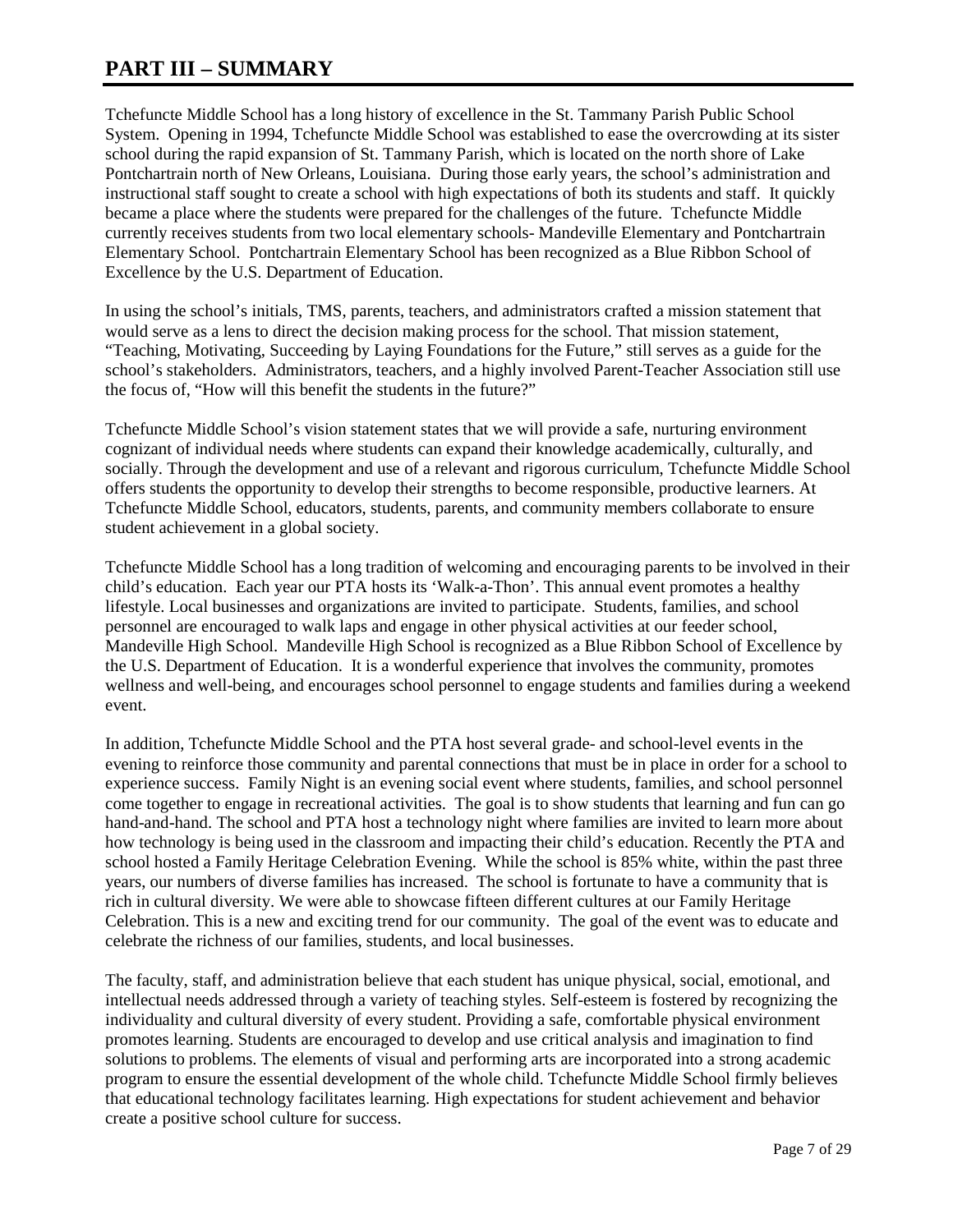All of these strong school, family, and community connections have allowed Tchefuncte Middle School to thrive and succeed. The school is currently the highest scoring public school in the St. Tammany Parish Public School System. One-hundred percent of our state accountability score comes from standardized testing. For the 2013 testing cycle, Tchefuncte Middle scored 117.7 out of 150. It has been labeled an 'A' school based on standardized tests results. Being rated the highest performing school in the district, and one of the highest in the state, has been accomplished through an open registration system with no special conditions for students to attend the school. In addition, the school achievement results have been accomplished as the population of free and reduced lunch recipients have steadily increased in the past few years. Within the past five years, the population of low socioeconomic students has risen from 16% to 33%. The challenges of meeting the students where they are, and taking them to the next level, are being met at Tchefuncte Middle School. One element that allows us to meet the needs of our students is the high percentage of advanced degrees amongst our certificated personnel. Forty-seven percent of the teachers have a Bachelor's degree. Fifty-one percent have a Master's degree. Two percent have a Doctoral degree. Thirteen percent of the instructional staff are National Board Certified Teachers, and sixteen percent have participated in our district leadership course for prospective administrators.

Tchefuncte Middle School has a long tradition of excellence and continual improvement. As the demands of education continue to evolve, Tchefuncte Middle School teachers, staff, and administration welcome these challenges.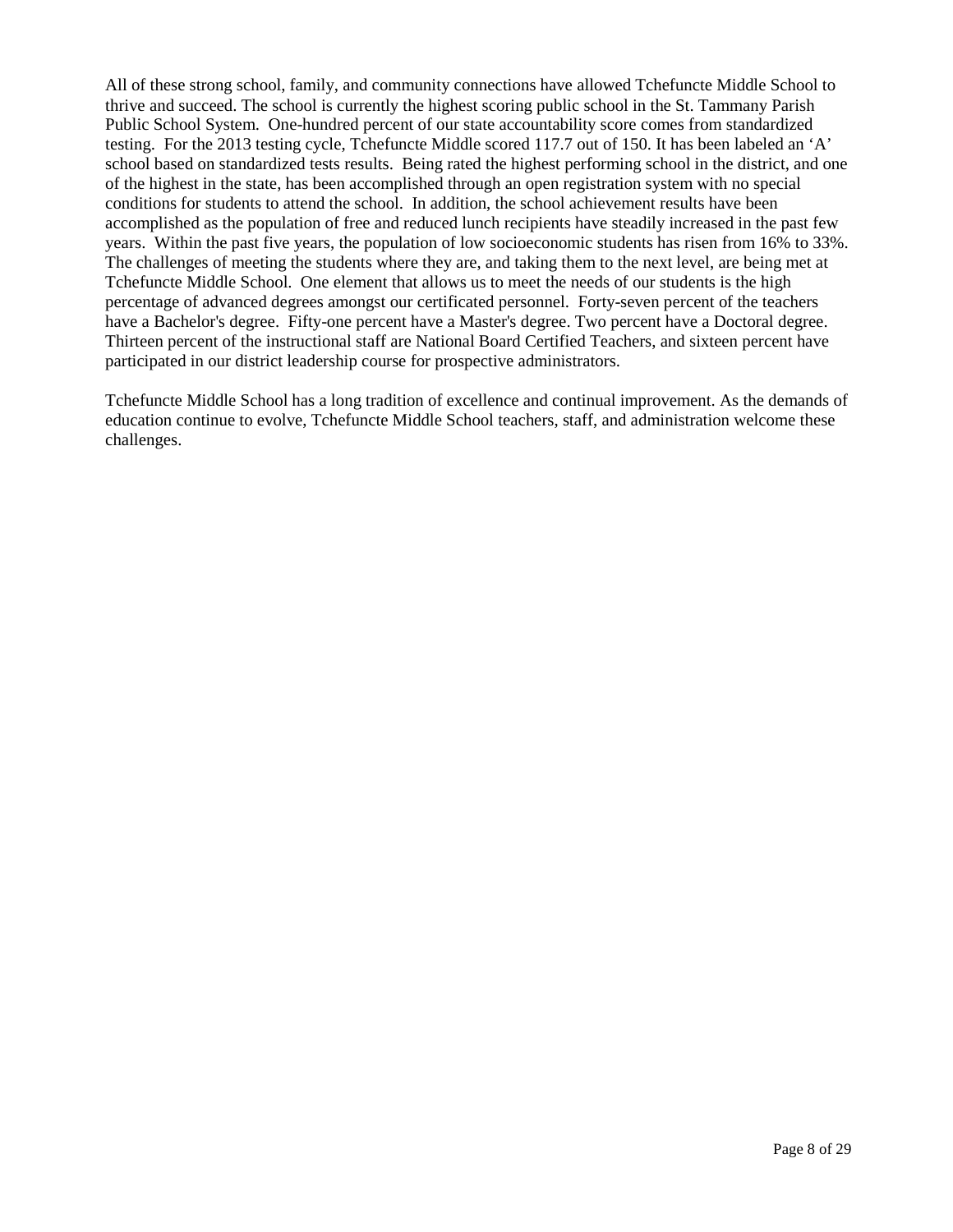### **1. Assessment Results:**

A) Tchefuncte Middle School has always been one of the top performing schools in both St. Tammany Parish and the State of Louisiana. We are very proud of the fact that we are an open enrollment public middle school, and other than attendance boundaries, there are no special conditions in order for students to attend. These achievements are the result of a school that has a long tradition of education excellence and continual improvement, a strong partnership with our PTA and community, and students who come from homes where parents value and expect a high caliber educational experience.

The Louisiana standardized tests performance levels are divided into five categories from highest to lowest: Advanced, Mastery, Basic, Approaching Basic, and Unsatisfactory. The categories of Advanced, Mastery, and Basic comprise the proficient students. For the testing session 2013, 21% of the students scored Advanced, 35% scored Mastery, 36% scored Basic, 6% scored Approaching Basic, and less than 5% scored Unsatisfactory. In all, 92% of our students scored at the proficient level. Traditionally, 90% or more of our students score at the proficient level. For the school year testing cycle of 2011, the school performance score was 129.8, the district performance score was 111.3, and the state performance score was 93.9. This is representative of historical averages for the school, district, and state.

B) We are proud of the accomplishments of our school, students, and teachers in regards to results of state standardized testing. Our fourth graders take the Louisiana Educational Assessment Program- LEAP. Our fifth and sixth graders take the iLEAP. Despite the ongoing challenges that schools have faced around the nation in the past five years, budget cuts and changing curriculum demands, Tchefuncte Middle School continues to be one of the top performing schools in the State of Louisiana. One of the key facets to that success is the extensive use of multiple sources of data our teachers use to guide classroom instruction. Using data from our state standardized tests, LEAP for fourth grade and iLEAP for fifth and sixth, beginning of the year and mid-year instructional assessments, and teacher generated assessments during and following instruction, our teachers tailor and modify classroom instruction to meet the needs of each student. This is evidenced by being the top performing school in St. Tammany Parish and an 'A' rated school by the State of Louisiana.

Our fourth grade teachers have posted some of the most remarkable gains in the school during the past five years. The overall proficiency level in both math and reading/language arts have grown by five percent in the past five years. In addition, during that same five year period, the overall proficiency level of the whole school has remained above 90% or better. That success in fourth grade is evident when achievement results by some of our most at-risk sub-groups are analyzed, as well. In the past five years, the percent proficient in our Socio-Economically Disadvantaged students has increased from 84% to 86% in math and 71% to 89% in reading/language arts. In the past five years, the percent proficient in our Special Education students has increased from 65% to 91% in math and 62% to 94% in reading/language arts, as well.

Our fifth grade teachers have also been successful with their students. Our fifth grade teachers have maintained a 91% proficiency rating in both math and reading/language arts during the past five years. In addition, that success is evident in the same at-risk subgroups that are present in fourth grade. The average proficiency rating of our Socio-Economically Disadvantaged students has been 85% in math and 83% in reading/language arts. During that same time period, the average proficiency rating of our Special Education students has been 77% in math and 69% in reading/language arts. With the professional collaborative structures and data review practices that are in place at Tchefuncte Middle School, our fifth grade teachers have worked this year to address the needs of these students.

We are also very proud of the efforts of our sixth grade teachers. Those teachers have worked very hard and also experienced success with their students. Our sixth grade teachers have maintained an average proficiency rating of 96% in math and 94% in reading/language arts during the past five years. Our at-risk subgroups have experienced success, as well. The average proficiency rating of our Socio-Economically Disadvantaged students has been 87% in math and 85% in reading/language arts. During that same time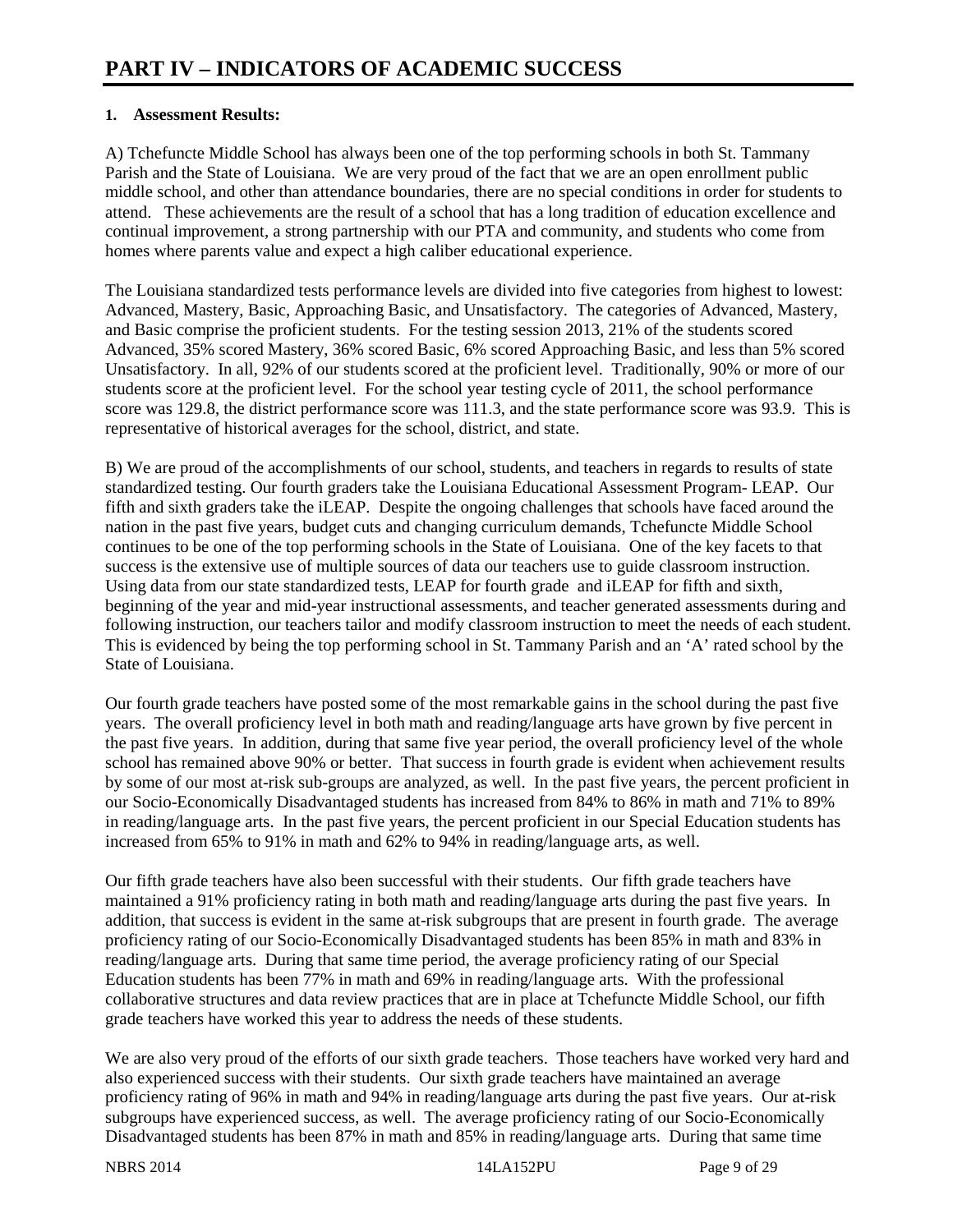period, the average proficiency rating of our Special Education students has been 81% in math and 81% in reading/language arts. Despite all the success with the various subgroups, our teachers understand there is still a great deal of work that needs to be done. They have explored new avenues of using data to guide instruction, implemented curriculum that contains new standards and instructional expectations, and increased their efforts in regards to collaboration with fellow educators.

### **2. Using Assessment Results:**

Tchefuncte Middle School uses data derived from performance tasks and School Improvement Plan to guide academic instruction that fulfills our mission of Building Character, Promoting Responsibility, and Impacting Lives. Data-driven instruction includes assessments, analysis, and action to ensure student success. Analyzing assessments allows us to ascertain how well a student has learned a concept, and whether any reteaching is needed.

We consistently use a variety of assessments and tracking tools to identify student needs. State developed LEAP/iLEAP rubrics allow teachers to evaluate mastery of current standards. Achieve 3000 assesses individual student comprehension of non-fiction readings. Data allows teachers to individualize reading strategies that reach students of all reading lexiles. Student and teacher produced rubrics encourage selfreflection and evaluation of concept mastery. Review of prior standardized test scores at the beginning of the year is an important tracking tool for planning classroom instruction that meets the needs of each learner. Our state sponsored EAGLE online instructional standards site provides an opportunity for pre- and postassessment of skills based on curriculum standards taught during specific units. Accelerated Reader allows student interest to drive reading material. Scholastic News, Mensa for Kids, and Brainpop testing are just a few of the other activities that use data to align instruction and assessment. Continental Math provides a rigorous program of merit at a national level to assess advanced learning in math. All of these represent one component in the assessment cycle.

Another component is the analysis and interpretation of standards to enhance instruction and assessment. Faculty book studies allow teachers to develop new strategies. Team and teacher partners brainstorm and develop assessments that enable reflective learning and communication skills. Shared expectations are a systematic method for an entire faculty moving in the same direction. Collaborative teaching in grade levels, and across content areas, is essential in classrooms. Collaborating school wide and with sister schools allows for district, state, and national comparisons.

Clear and open lines of communication among students, teachers, administrators, parents, and district leaders ensure an understanding of content standards and assessment results. School scores are regularly published in local newspapers and on the school website. Parents are notified of student progress through emails, JPAMS, St. Tammany Parish's grade and attendance reporting system, and teacher conferences. Parent access to performance data is available through Achieve 3000 and Accelerated Reader. This allows for a hyper focus by the whole team on individual student needs and facilitates differentiation throughout the process of instruction and assessment.

In addition to paper and pencil tests, a variety of assessments are used as indicators of student success. PBIS goals are assessed at a functional level to ensure that students develop self-awareness and affective skills to interact with the community around them. Tracking Gator Gumptions, our student recognition tickets, and the success of disciplinary policies are other examples of data being used to assess the whole child. Testing analysis is one aspect of student success that begins in the summer, with our student data analysis professional development days, and continues throughout the year. The mission of Tchefuncte Middle School is to reach Every Child, Every Day.

### **3. Sharing Lessons Learned:**

The faculty at Tchefuncte Middle School has collaborated in a variety of ways with other professionals, within the school, and neighbor schools, as well. At the building level, the faculty meets monthly with fellow grade-level department members to discuss the curriculum and share successful ideas for addressing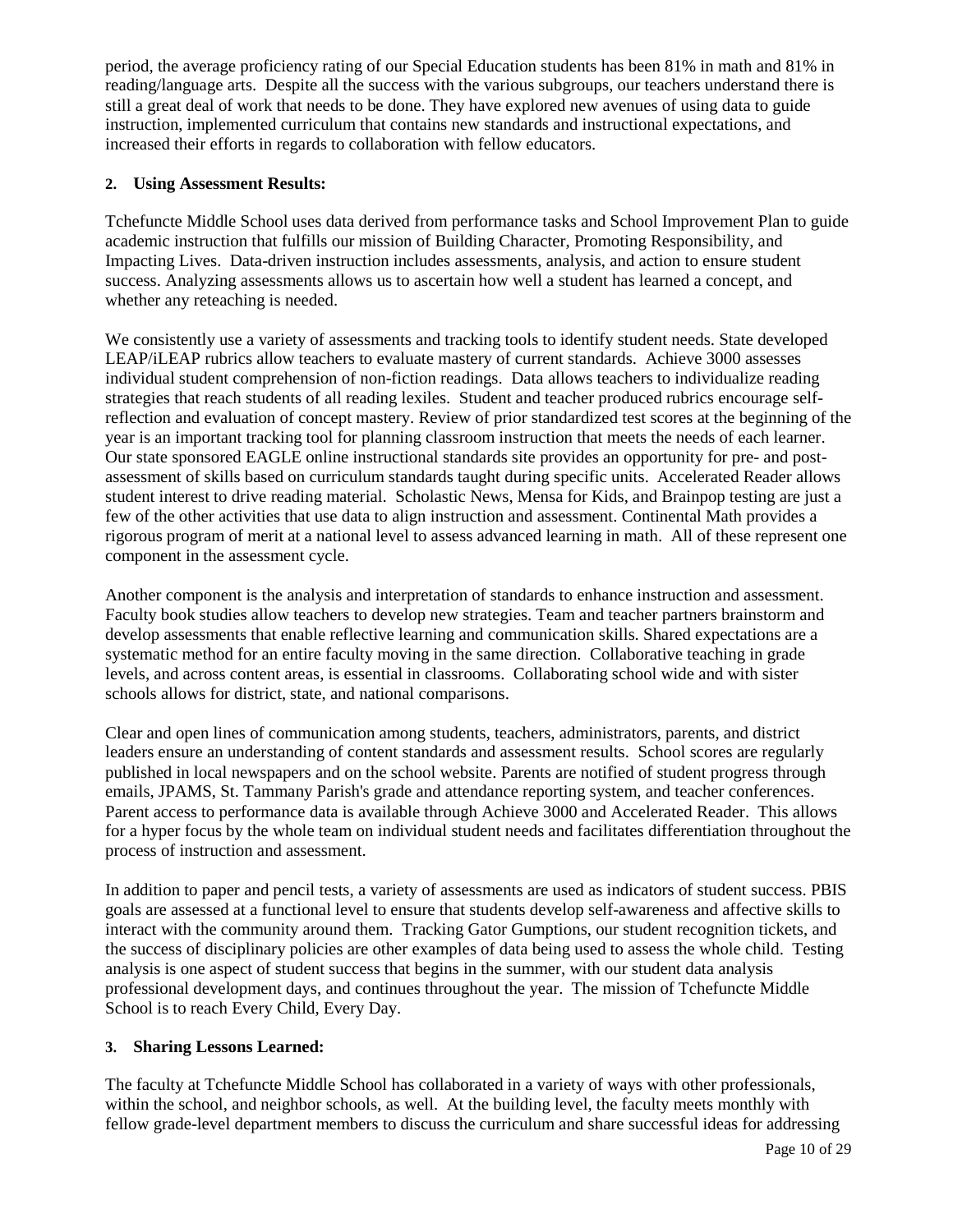the curriculum changes. A number of math and science teachers attended workshops on the use of online "Gizmos" and disseminated information with those departments on how to engage students through inquiry and exploration with this online tool. ExploreLearning Gizmos are the world's largest library of interactive online simulations for math and science. TMS faculty members have attended Kagan conferences to learn strategies for cooperative learning and team-building and, in turn, trained the rest of the staff on professional development days. In addition, Tchefuncte has faculty members that attend the Schlechty Center Program annually which focuses on the creation of engaging work for students. These teachers are an asset during the monthly collaborations among grade levels. The PBIS (Positive Behavior Intervention Support) Team also meets each month to concentrate on the emotional environment at TMS in terms of student expectations and issues related to discipline. The team has a shared file on the school network to provide faculty with presentations designed to teach and modify behaviors while emphasizing accountability. In addition, TMS presented at a parish-wide PBIS conference on the use of "restorative practices" for discipline matters.

Beyond Tchefuncte, the faculty and staff work in partnership with St. Tammany Parish. Dr. Stubbs, principal, and Mr. Heier, assistant principal, regularly meet with principals and assistant principals of neighboring schools to discuss instruction, teacher collaboration, and community issues. The teachers meet with fellow sister schools, including Lake Harbor Middle, Mandeville Middle, and Lancaster Elementary, to share and address concerns regarding Common Core and share ideas. Many grade levels have established "Dropbox" files to share effective resources with other schools which they have created or found elsewhere. TMS faculty members frequently present at workshops, such as St. Tammany's Summer Institute, sharing expertise in a variety of disciplines, including classroom management strategies, project-based learning, and Math workstations. The PBIS team plans community-building activities in coordination with Pontchartrain Elementary, Tchefuncte Middle's feeder school.

### **4. Engaging Families and Community:**

Tchefuncte Middle School makes it a priority to engage families and the community in school performances, events, and improvement endeavors. Year after year, we are able to drive our school forward as a result of active, hands on support of parents, teachers, students, and school administrators. We excel in achieving that fine balance of creating fun memorable experiences for our students, which also accomplishes the objective of building confident, character driven young people. However, everyone knows it does not just happen. The school and PTA work hard and focus our energy on uncovering student's needs, starting before day one. Our teacher membership, year after year, is 100%. Family membership for the 2013 - 2014 school year is currently 85%, and monthly volunteer hours easily approach 1500 hours.

At the end of each school year, we begin the process of readying our communities and families for the fall. We offer school supplies to all students for the upcoming year and support our students in need with uniforms and other needed resources to pave the way for a positive start. TMS prepares families with "what to expect" tips and hosts a Welcome Dinner designed to acclimate new families to middle school. Once classes begin in early August, TMS hosts an Open House event to help parents make those critical connections in the classroom. TMS administration seeks feedback and opens dialogue holding monthly open PTA meetings and town hall meetings.

We connect our students to the bigger picture. We give back in supporting our local Samaritan Center with monthly community drives. And, we recently celebrated our diverse community by hosting our first Family Heritage Night in February 2014. Many cultures celebrated together and learned about foods, dance, customs, and clothing from more than ten countries found around the globe.

We often say, "FUN" is our middle name. Our Tche"fun"cte Family Night events are another perfect example. We partner with local restaurants, enjoy dinner, karaoke, and even applesauce eating contests with each other. Our unique spirit of "Community and TMS Family" that has been built over the past twenty years has made TMS the middle school jewel of the Northshore.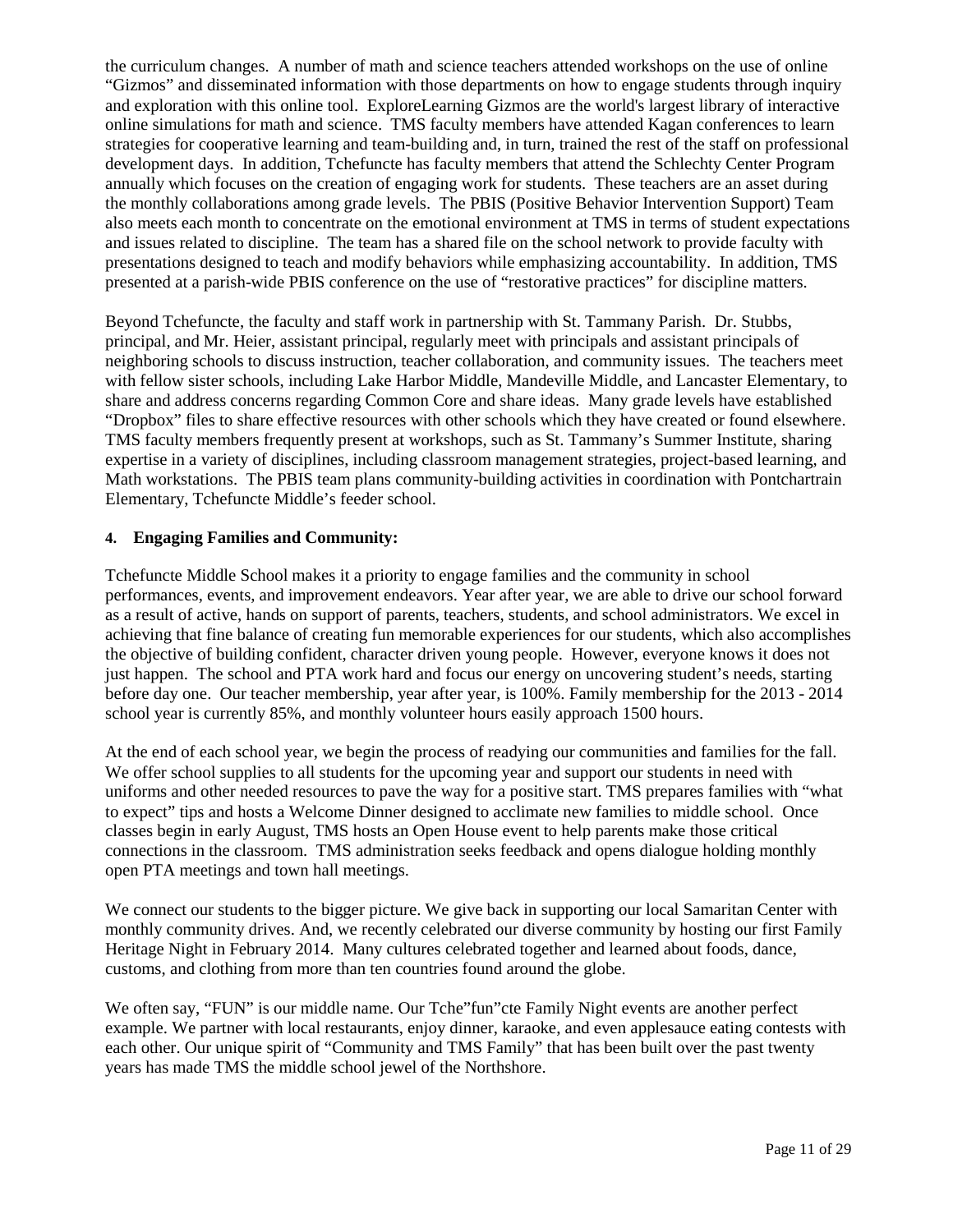### **1. Curriculum:**

Tchefuncte Middle School utilizes a core curriculum that addresses many learning standards applicable to the school through the employment of the St. Tammany Parish Guaranteed Curriculum. At the middle school level, there is no foreign language instruction as part of the curriculum. Our curriculum is a districtwide, living document based on common national standards. The curriculum is developed at the district level through the collaboration of many different teacher writers from across the district, including several writers from our school. The benefits from this formulary have a direct positive impact on our students. Fashioned by beliefs like Schlechty's "Working on the Work", where teachers have the greatest impact on student learning through the creation of work that is most engaging to their students, and Wiggin's "Understanding By Design", where lessons are structured around the end result as the primary drive for student activities, the learning standards at TMS are spiraled where they increase in complexity. The standards that the children are expected to learn often seem similar; however, they tend to scaffold as they build on each other and increase in rigor. A school-wide Design Team monitors and maintains the standards that will continue to foster curriculum while stressing critical-thinking, problem-solving, and analytical skills that are required for success in college, career, and life.

In addition to meeting Common Core State Standards and our district's guaranteed curriculum through our core subject areas, our school exceeds expectations by implementing high interest programs. Here, students participate in weekly science lab lessons, providing unique and interactive hands-on experiences. These opportunities enhance classroom curricula as they directly align with state and district standards through constructing, manipulating, designing, observing, and interacting with every element of science. Furthermore, students are empowered with learning through an online program called Achieve 3000 available to them both at school and home. This program integrates science and social studies real world events with reading and writing. Nonfiction articles are differentiated to meet individualized lexile levels and are adjusted monthly. Students complete activities based on articles read on their individual level; data is then available for teachers to monitor college preparedness and standardized testing capabilities. This allows our school to provide individualized interventions to raise student achievement. Likewise, our students interact with technology for all subjects, including math, through a program called EAGLE where students participate in ongoing assessments to monitor mastery of standards. Through ongoing collaboration and teacher training, these programs continually progress into class instruction and provide consistent, frequent data to ensure all students meet curriculum standards.

TMS students are exposed to other unique curricula opportunities through library science. One goal is teaching informational resources from the Core Curriculum. Students access and analyze a variety of resources in isolation and cumulatively across curricula. In conjunction with manipulating resources, students are taught appropriate etiquette for online usage and safety thus empowering them to utilize technological resources in future endeavors.

Sixth grade students are provided distinctive opportunities enhancing learning experiences which are embedded in the district's core curriculum. They continue developing college preparatory skills and career readiness through many of these unique opportunities that are provided. While the majority of skills are focused on developing current English-Language Arts standards related to written and oral presentations, students also benefit from exposure to life skills preparing them for their contribution to the world's work force. Students participate in a "Career Day" where several guest speakers come to share details related to various career paths. Additionally, these students are also given the opportunity to participate in "Shadow Day" where they spend a day in a chosen career. The experience then enhances the learning standards by requiring the students compose journals, letters, power points, and various presentations on careers that they consider of interest. This magnifies college preparation by providing early exposure to career options, in addition to providing students with multiple opportunities to refine written and oral communications as required by the school's core curriculum to address the specified learning standards.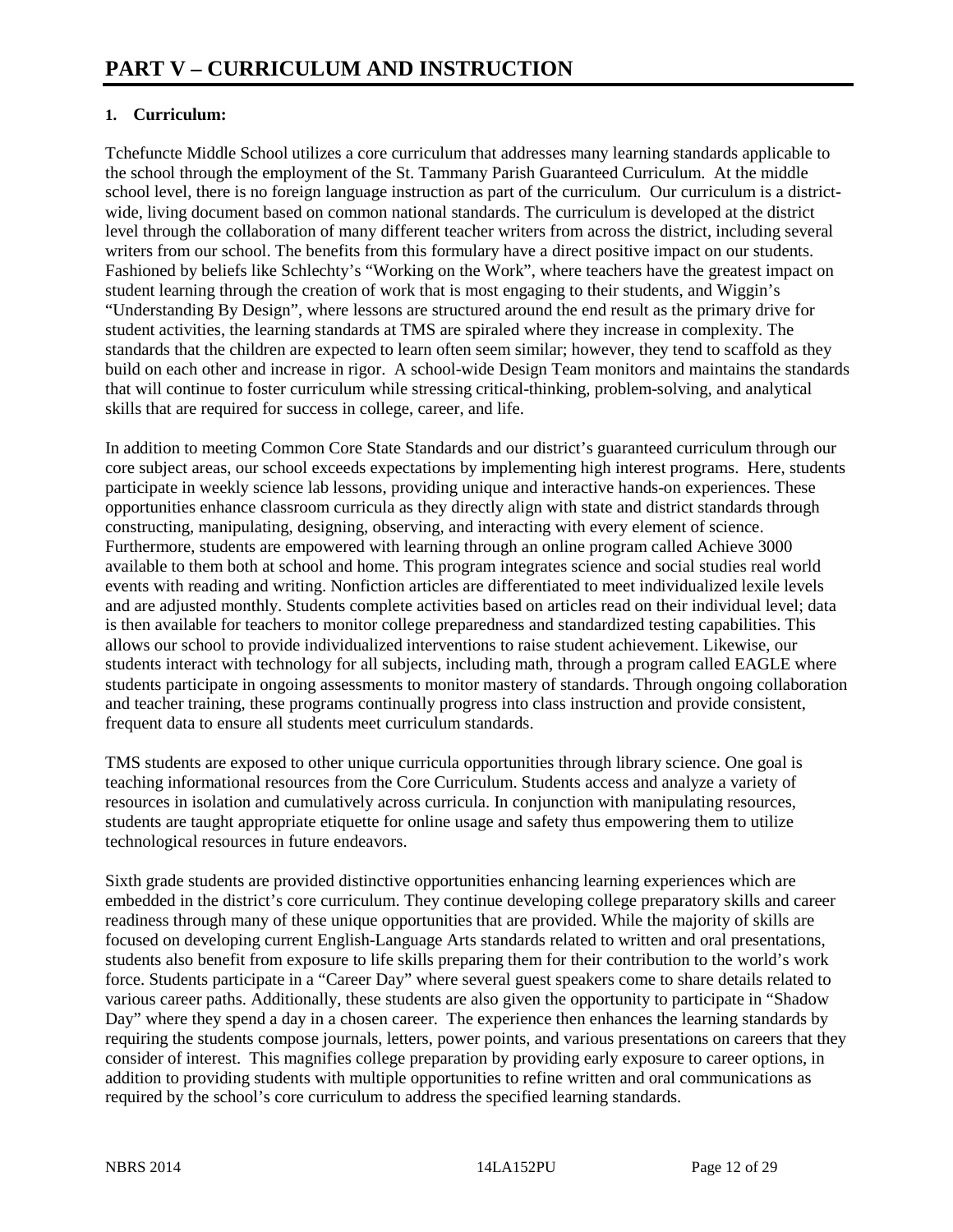Through all of the content areas, many content literacy strategies are used such as Kagan Structures, Reciprocal Teaching, Comprehension Strategies, and Understanding by Design to increase student achievement. Continuous use of technology in the classroom heightens student engagement. Ongoing professional development opportunities are available to teachers to stay at the top of the learning curve.

### **2. Reading/English:**

St. Tammany Parish School Board provides the curriculum for Tchefuncte Middle School. Our Guaranteed Curriculum includes an ELA Content Framework and a Scope and Sequence. Four units are planned for the school year; each includes an anchor text (novel) and suggested related texts which include basal selections (McMillan/McGraw-Hill series), informational texts, and non-print resources such as websites, videos, art, and graphics. The basal series includes supplemental materials such as an Anthology, Leveled Readers, and Workstation Flipcharts which can be used to enhance focus on particular reading skills. Teachers collaborate regularly to review and discuss the suggested lessons provided to determine which materials and methods best meet the needs of our particular students.

Most of our school population of 4th through 6th graders is reading at or above grade level. We provide various programs to meet the individual needs of students who require support in gaining foundational reading skills. One of these programs is "Fast ForWord" which develops the oral language skills necessary for reading. Students participate in several exercises daily. TMS has evidenced much success with the program over the past four years. Presently 25 students, classified with a disability or identified as being at risk based on socioeconomic classification, are progressing through the program.

Another program is the Wilson Reading System which is a targeted intervention for students with wordlevel deficits who are decoding and encoding below grade level. This program assists students who have a learning style that demands multisensory, phonetic language techniques. The My Reading Coach program is used with students with disabilities (including those with learning and behavioral disabilities). The program focuses on phonemic awareness, fluency, and comprehension.

Accelerated Reader, a branch of Renaissance Learning, is used for all students. Each student is administered the STAR reading assessment to determine individual reading levels. Teachers use this data to help students select books at their reading level and to set attainable reading goals.

For the significant number of students who read above their grade level, TMS purchased the Achieve3000 (KidBiz3000) Program which is differentiated online literacy instruction for grades 2-5 that reaches every student at his or her Lexile®/reading level. All of our students at the 4th and 5th grade levels have access to this program and use it within the classroom. The program results have consistently shown Lexile increases among consistent users.

TMS teachers and administrators strongly feel that the use of the above curriculum and programs collectively contribute to the ongoing success of all of our students. Reading teachers continually strive to foster a true love of reading in our students, while at the same time, increasing their comprehension skills and Lexile scores.

### **3. Mathematics:**

Our school community of educators is constantly evolving the curriculum set by our district based on our state's grade level objectives and standards. Our school uses the mandated St. Tammany Guaranteed Curriculum, produced by the district to meet the needs of individual learners and is aligned with the stateadopted Common Core Standards. Educators implement the lessons provided by the district, along with following the recommended pacing charts and district-wide assessments. Our teachers effectively and continuously communicate with district curriculum writers to provide feedback for the development of new ideas and suggestions for existing lesson improvement.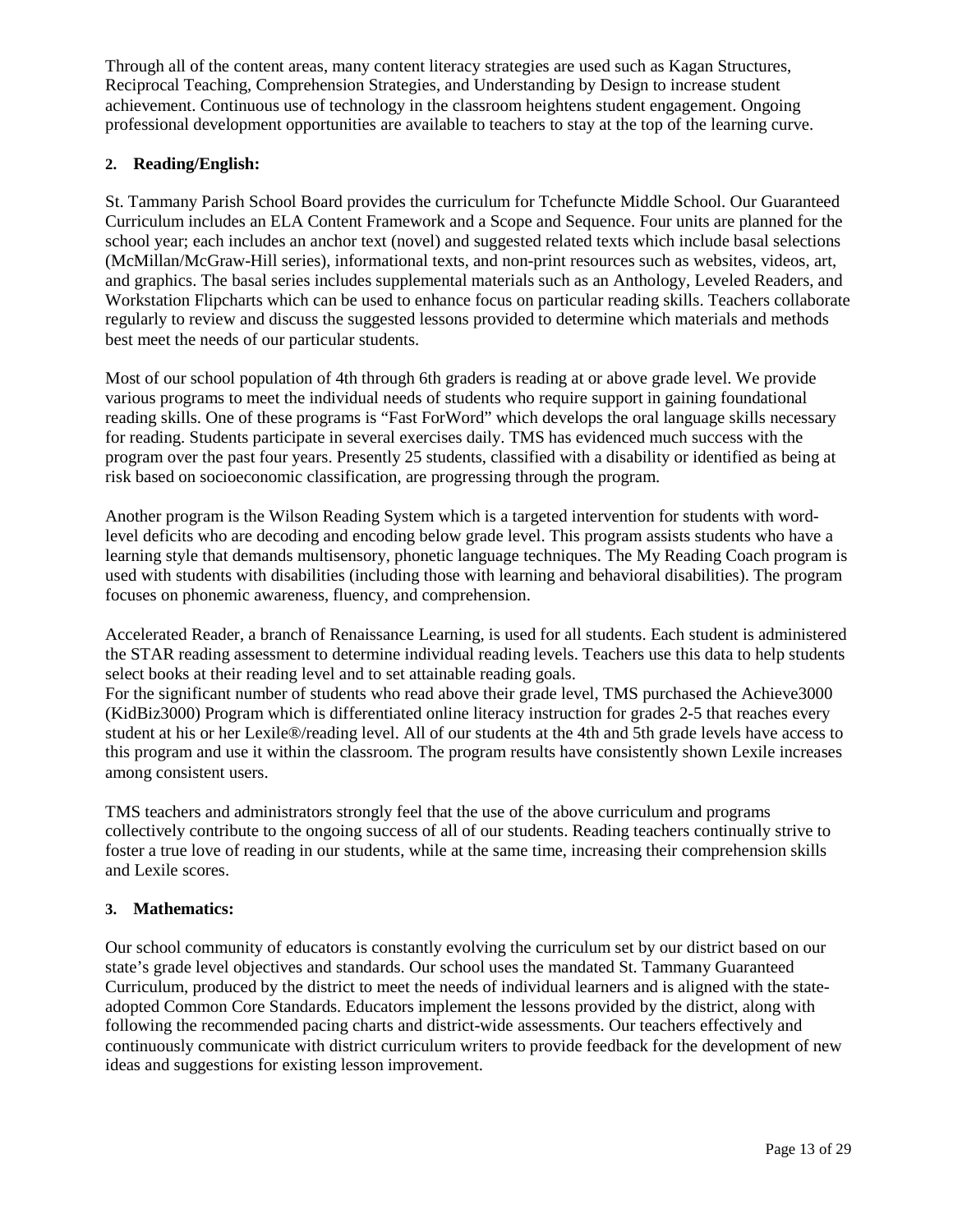In our unique educational setting, teachers tailor their instruction to meet the needs of each diverse classroom of learners. Our students are building the framework for mathematical reasoning and problem solving with an emphasis on open-ended questioning and discussion as evidenced in whole-class and smallgroup discussions. Since questioning and higher-level thinking via analysis, synthesis, and evaluations are an integral part of the mathematics classroom, this component promotes and enhances peer-to-peer dialogue. Students are encouraged to extend, enrich, and invite their peers to join in meaningful and relevant scholarly discussions during class through formulating and initiating higher order thinking questions.

All students use the state's online assessment portal, EAGLE, for additional practice and assessment. Teachers create whole-class and individualized practice assessments, as well as analyze student performance and assess growth through EAGLE. Critical and creative thinking skills are prerequisites to this higher-level learning taking place throughout our school, demonstrated through the assignment of alternative assessments and project-based learning.

Grouping strategies implemented throughout the school's math classrooms are research-based and datadriven. Work stations serve to be real-life application extensions and provide enrichment opportunities for growth. They also offer students the opportunity to work in small groups or individually with the teacher, providing for support and interventions, especially for below grade-level learners. Among instructional strategies used in math classes, our teachers implement KAGAN grouping strategies to maximize engagement. Hands-on use of manipulatives and technology such as iPod touches, Promethean Boards and Promethean ActiVotes allow for additional engagement and feedback.

For students performing below grade level, as identified though state test scores, state test preparation tutoring is provided by the school free of charge for the eligible students. Our PTA has provided both the funds needed to hire tutors and the parent volunteers to provide students with free tutoring during school hours. Students needing intensive support and identified through Individualized Education Plans benefit from interventions provided their respective grade-level special education resource teacher. Small group and individualized support is given to those students in need of more intense skill building.

### **4. Additional Curriculum Area:**

Opportunities at TMS include our significant, multifaceted visual and performing arts program, offering a full range of classes allowing all students to expand their cultural knowledge. These range from general art and music classes in which all students participate, to talented drama and art for qualified students, violin lessons, choir groups, beginner and intermediate band, and an after-school community education drama club, all contributing to the essential development the whole child.

Every student participates in at least two music instruction classes weekly, taught by certified music educators. They receive instruction in genres and artists, music's relationship to history, and are exposed to a variety of musical instruments including guitar, percussion and keyboard.

Art lessons are provided to every student through the PTA-sponsored Cultural Arts program. Homeroom classes receive nine weeks of lessons from a visiting local artist. They are exposed to art history, technique and style through the study of individual artists and then given the opportunity to create original art based on what they have learned.

The Talented Drama and Art Programs provide instruction to identified students and through IEPs, develop the gifts of these students. The drama department uses Viola Spolin's Improvisation for the Theatre which builds skills and solves theatrical problems through play. Lessons have a specified focus: ie., creating an ensemble, character development, vocal expression, and physical awareness and movement. Students receive two hours of instruction weekly and culminate each semester's work with an performance by sharing their work with an audience.

Talented Art gives students experiences in a wide variety of media that include charcoal, paints, sculpture, print work and even paper-mach. At this level, students give greater attention to their expressive intentions with the opportunity to analyze and interpret their own and others' art, developing critical thinking skills and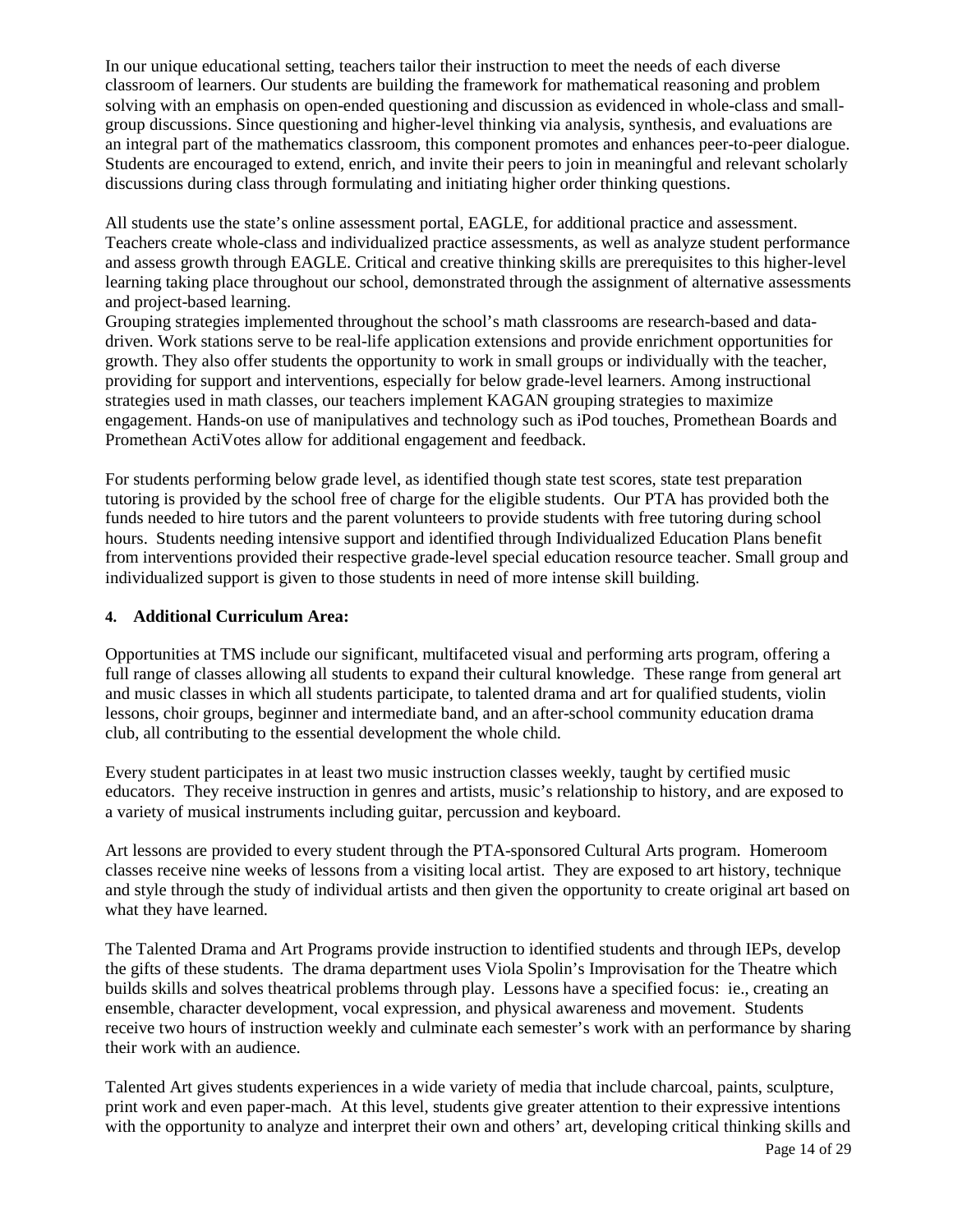art knowledge. There are multiple opportunities to display their art in competitive and exhibition events: the George Durrett Showcase is held every spring at the school, the Artists in the Capitol event, the 3-Rivers Art Festival, and The St. Tammany Talented Arts Festival.

TMS "Gator Band" is open to all 5th and 6th grade students at beginning and intermediate levels. Beginning band trains students with no previous musical training on wind or percussion instruments in one hour weekly classes. Students participate in the Spring Concert, held at the end of year in conjunction with the TMS Choirs and Intermediate Band. Intermediate band students attend classes weekly, focusing on advancing fundamental skills through the study of rhythm, scales, technique exercises, and concert literature. Students participate in the Winter Concert, Spring Concert, and the St. Tammany Parish Elementary Band Festival.

### **5. Instructional Methods:**

Tchefuncte Middle School is very proud to exemplify our district's motto "Every Child, Every Day" as we differentiate instruction to meet the diverse needs of our students. Our first opportunity is to provide parents, as a stakeholder in their child's education, an opportunity to complete a placement survey identifying their child's learning needs. This consideration of individual placement affords students the opportunity to be in their least restrictive environment. Based on test scores and district evaluations, students can be placed in a regular classroom, academic gifted setting, gifted enrichment, and/ or talented arts classes. For students who require more support, we offer placement in inclusion classes where teachers differentiate instruction by providing leveled support and resources, peer interactions and peer support by general education students. In the resource setting, small group and individualized teaching occurs with a certified special education teacher. This allows for reteaching and strengthening academic foundations. The mild/moderate setting provides the least restrictive environment for special education students who require more intense support, including teaching life skills. All of these diverse classroom settings are equipped with para support for maximum student achievement. In addition, our ESL population is supported through placement in inclusion classrooms while receiving remediation and individualized interventions from ESL support personnel.

In the general education setting, instruction is data driven, based on ongoing teacher, district, and state assessments. After analyzing data, and in combination with research based programs, instruction is modified and differentiated. Some of the research based programs currently used by our teachers are ACHIEVE, EAGLE and RAPS. These are all computerized based programs where teachers can adjust and assign material that meets individual student needs. Our science lab offers weekly instruction to all our grades. Math manipulatives and small group and individual instruction is evidenced throughout our school. Tutoring for our state standardized testing is also available for identified academic at risk students as another form of intervention. For our on level and high achieving students, leveled readers, project based assessments and enrichment materials are utilized to increase student performance.

We firmly believe in utilizing technology to support instruction by using Promethean Boards and Promethean Activotes. Our school has two computer labs which teachers visit weekly. ESL and identified at risk students utilize Rosetta Stone and Fast Forward computerized programs. All classrooms have at least three computers to enhance learning. Literacy is promoted through the use of Accelerated Reader. We are very proud of our PTA funding subscriptions to Teacher Web thus allowing all of our teachers ongoing communication with parents. Utilizing this form of communication continually fosters a positive, working relationship that benefits all stakeholders in the education process.

### **6. Professional Development:**

Ongoing effective professional development is an essential component for student achievement. Professional development for teachers and administrators has been proven to enrich classroom instruction and positively impact overall student achievement. It is aligned with and directly relates to state academic content standards, student achievement standards, and assessments. Our district's Guaranteed Curriculum guides learning by providing enduring understandings and answering essential questions which ensures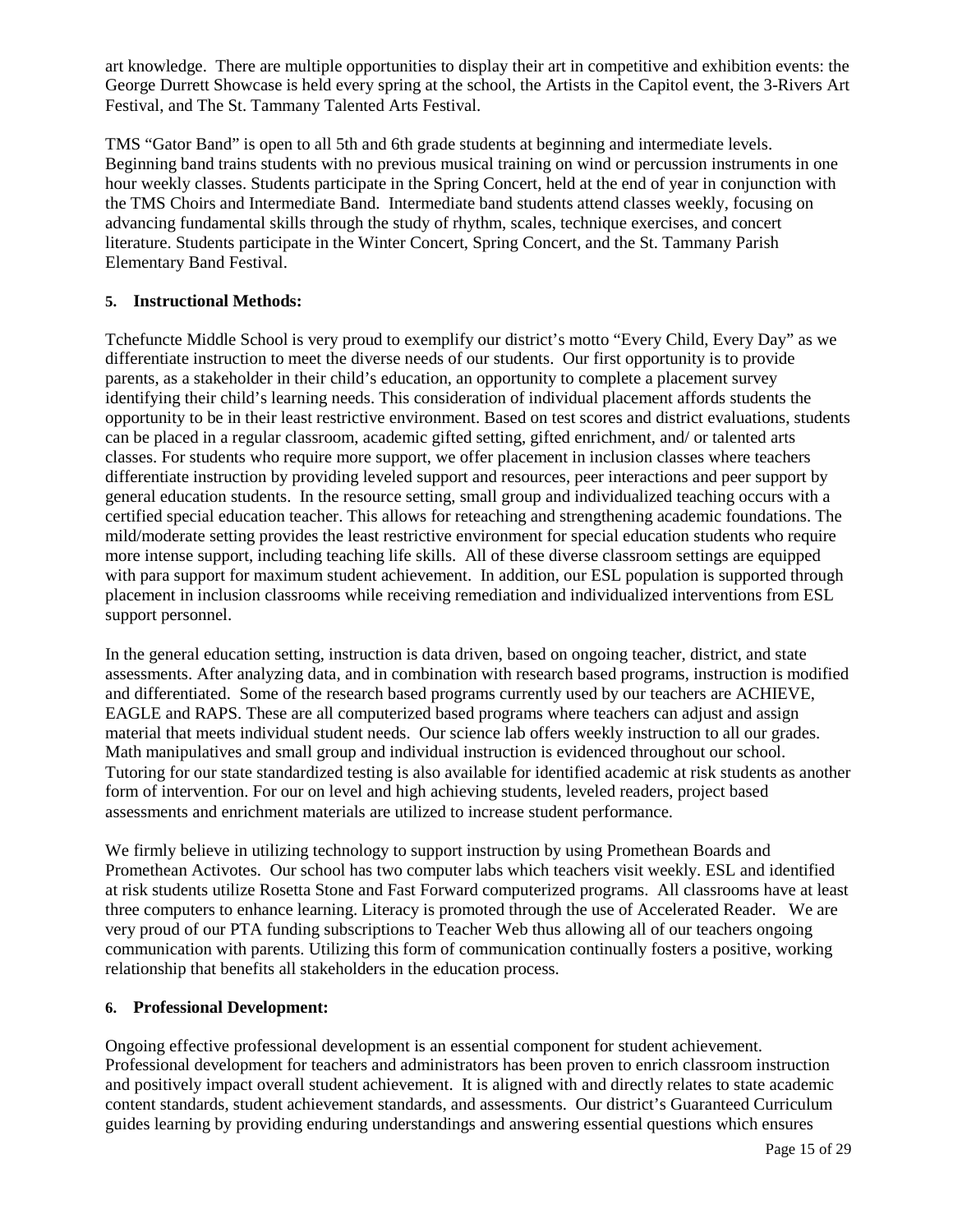clear, precise instructional outcomes.

Tchefuncte Middle School administrators, teachers, and support staff are actively engaged in professional development that fosters collaboration within the school and across the district. Our School Improvement Plan (SIP) is developed based on data analysis of standardized testing results. Specific strengths and weaknesses become the target which drives our instruction. All student subgroups are analyzed in order to determine specific challenges for that academic year. Based on this data, we develop an action plan of professional development that addresses these needs. We strive to ensure measurable academic achievement for all students.

The professional development plan at Tchefuncte Middle School is multifaceted. One example of professional development includes departmentalized collaborations that occur weekly. At these meetings, all teachers plan by subject specific collaborations. Pre- and post-test data are evaluated and used to develop effective lessons plans. Discussion and planning regarding active student engagement and methods to differentiate instruction are included as topics in these meetings. Faculty and staff participate in whole group meetings monthly. In addition, the district provides professional developmental days throughout the school year and during the summer. These training classes encompass areas such as technology, positive behavior interventions, academic best practices, differentiated instruction, special education, data analysis, and student engagement.

In order to best support student achievement and overall school improvement, the district curriculum specialists provide the necessary information which aligns with all current academic standards. Teacher collaboration unfolds over time, is sustained, rigorous and embedded within the context of the school. Administrators are in a crucial position to lead change. Empowering others throughout the school to develop and exercise leadership roles and to share in the leadership of change is both desirable and achievable. In conclusion, Tchefuncte Middle School provides professional development that is comprehensive, ongoing, rigorous, and designed to improve teachers' and principals' effectiveness in raising student achievement.

### **7. School Leadership**

TMS is a forward thinking school with a community of administrators, teachers, parents, and students who recognize the value of high academic achievement, coupled with support and instruction in the areas of problem-solving, creativity, collaboration, and communication for all of our stakeholders. In other words, this desire to foster 21st century learning at every level of the hierarchy is at the heart of our school culture, a common frame of values where teamwork and ambition thrive. Administrators and school leaders at TMS support teachers, interact with parents and community, and celebrate student learning and achievement in a transformational style, modeling open communication and creation of strategies that support collaboration and eliminate isolation, characteristics that are the very essence of our modern society. The transformational leaders at TMS work side-by-side with the members of our school community to ensure that our students are motivated and educated to succeed in tomorrow's job market.

Our principal and assistant principal, both distributive leaders, offer guidance, direction, and support to the students, staff, and parents. They value shared leadership, the experience of those around them, and the impact and difference the classroom teacher makes in the life of a child. For example, areas of competency, interests and aptitudes, and prior knowledge and skills are considered in the development of steering committees, such as School Improvement, Positive Behavior Support, Teacher Leaders, and Community Liaisons. All are organized to include diverse competencies and cross membership between committees and levels of the school community. Teachers lead and parents and students participate as members of these committees. Administrators, teachers, students, and parents all come together to design and implement policies that support the development of each student academically and socially. Under the proactive guidance of our administrators, each individual in our school community feels valued and respected. We are all seen and heard as important members of the TMS family.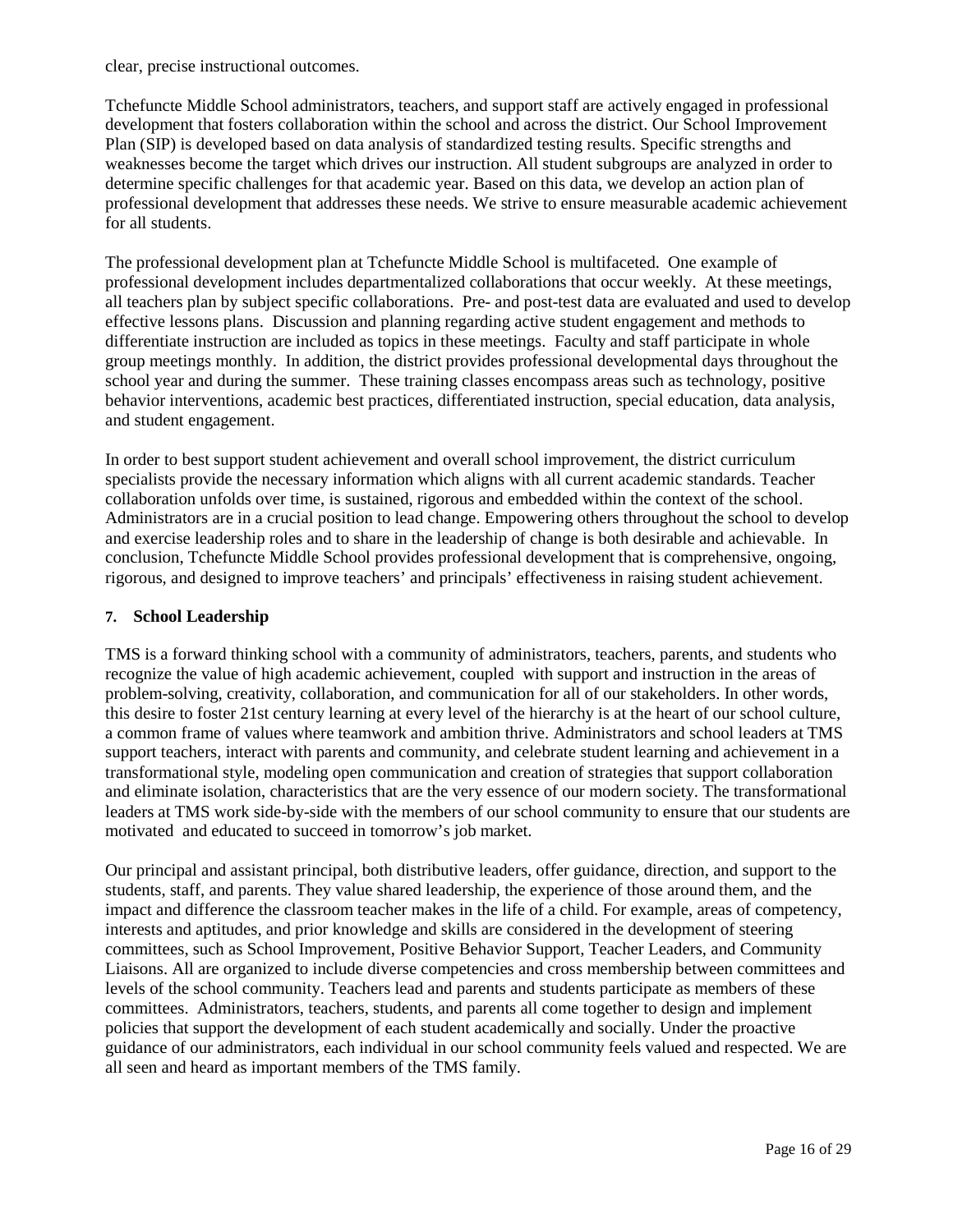The instructional leadership style of our administrative staff fosters a sense of community as well. Clear missions and goals are developed for teachers, students, and parents that reflect our school motto – Building Character, Promoting Responsibility, and Impacting Lives. The collective learning demanded by our leaders guides and directs the acquisition of new knowledge concerning instructional strategies and encourages positive change in existing instructional practices of teachers and parents for all students. From the discipline policy, to our Kindness Campaign, and throughout every aspect of curriculum development and teacher evaluation, leaders in our school promote the philosophy of turning teachers into leaders. The breakdown of education level of the instructional staff at Tchefuncte Middle is 48% of our teachers have a Bachelor's degree, 52% have a Masters degree or Masters +30, and 12% are National Board Certified.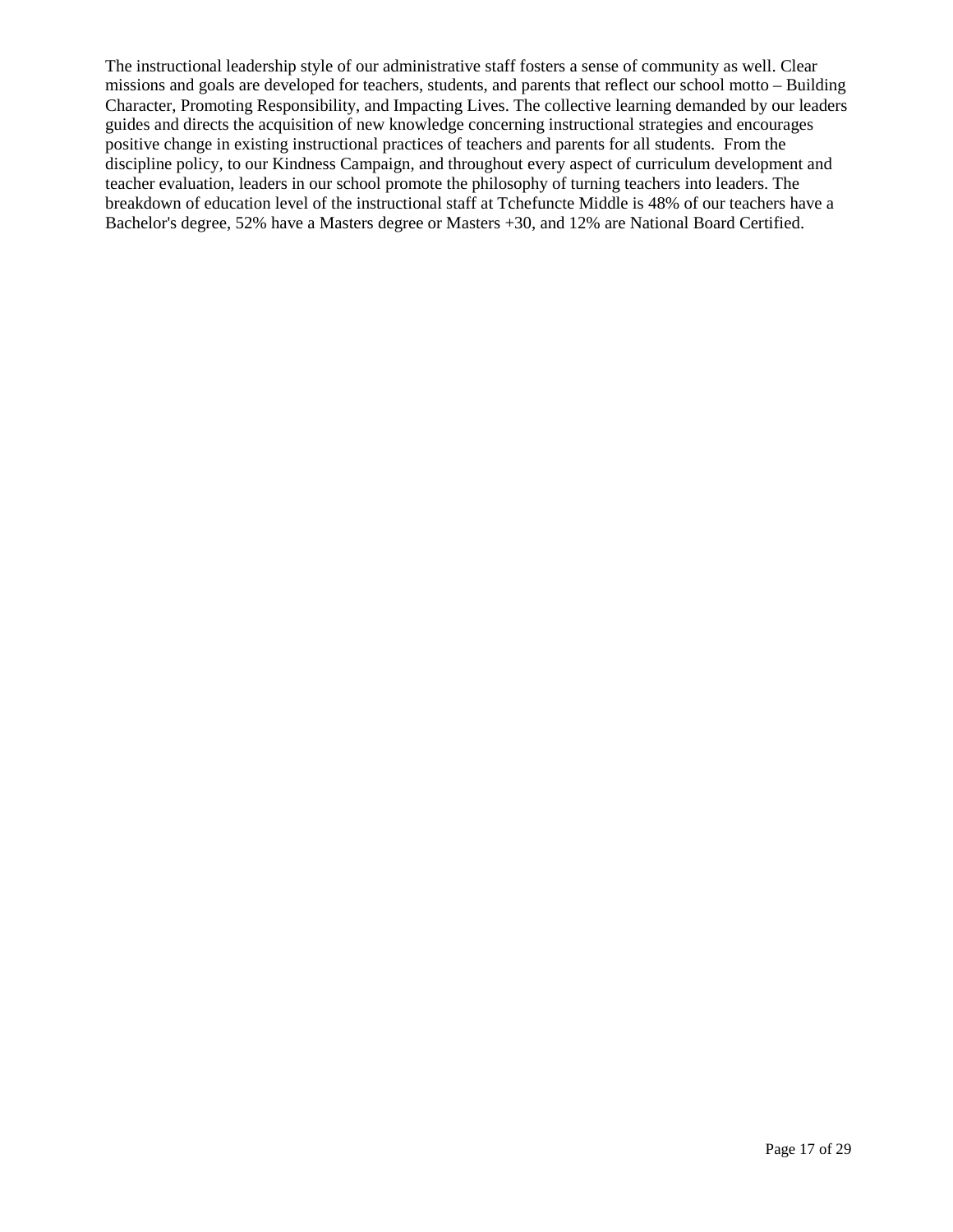**Subject:** <u>Math</u><br> **All Students Tested/Grade:** 4 **Test: LEAP**<br> **Edition/Pub Publisher:** Louisiana Department of Education

# **All Students Tested/Grade:** 4 **Edition/Publication Year:** 2013

| School Year                      | 2012-2013      | 2011-2012      | 2010-2011      | 2009-2010       | 2008-2009      |
|----------------------------------|----------------|----------------|----------------|-----------------|----------------|
| Testing month                    | Apr            | Apr            | Apr            | Mar             | Mar            |
| <b>SCHOOL SCORES*</b>            |                |                |                |                 |                |
| Advanced                         | 95             | 95             | 96             | 94              | 90             |
| <b>Basic</b>                     | 21             | 25             | 33             | $\overline{33}$ | 43             |
| Number of students tested        | 263            | 256            | 257            | 259             | 285            |
| Percent of total students tested | 96             | 96             | 96             | 96              | 96             |
| Number of students tested with   | 10             | 11             | 12             | 11              | 14             |
| alternative assessment           |                |                |                |                 |                |
| % of students tested with        | $\overline{4}$ | $\overline{4}$ | $\overline{4}$ | $\overline{4}$  | $\overline{4}$ |
| alternative assessment           |                |                |                |                 |                |
| <b>SUBGROUP SCORES</b>           |                |                |                |                 |                |
| 1. Free and Reduced-Price        |                |                |                |                 |                |
| Meals/Socio-Economic/            |                |                |                |                 |                |
| <b>Disadvantaged Students</b>    |                |                |                |                 |                |
| Advanced                         | 89             | 83             | 93             | 91              | 71             |
| <b>Basic</b>                     |                |                |                |                 |                |
| Number of students tested        | 63             | 46             | 42             | 47              | 52             |
| 2. Students receiving Special    |                |                |                |                 |                |
| <b>Education</b>                 |                |                |                |                 |                |
| Advanced                         | 91             | 88             | 93             | 88              | 65             |
| <b>Basic</b>                     |                |                |                |                 |                |
| Number of students tested        | 33             | 32             | 29             | 43              | 60             |
| 3. English Language Learner      |                |                |                |                 |                |
| <b>Students</b>                  |                |                |                |                 |                |
| Advanced                         |                |                |                |                 |                |
| <b>Basic</b>                     |                |                |                |                 |                |
| Number of students tested        |                |                |                |                 |                |
| 4. Hispanic or Latino            |                |                |                |                 |                |
| <b>Students</b>                  |                |                |                |                 |                |
| Advanced                         |                |                |                |                 |                |
| <b>Basic</b>                     |                |                |                |                 |                |
| Number of students tested        |                |                |                |                 |                |
| 5. African-American              |                |                |                |                 |                |
| <b>Students</b>                  |                |                |                |                 |                |
| Advanced                         |                |                |                |                 |                |
| <b>Basic</b>                     |                |                |                |                 |                |
| Number of students tested        |                |                |                |                 |                |
| <b>6. Asian Students</b>         |                |                |                |                 |                |
| Advanced                         |                |                |                |                 |                |
| <b>Basic</b>                     |                |                |                |                 |                |
| Number of students tested        |                |                |                |                 |                |
| 7. American Indian or            |                |                |                |                 |                |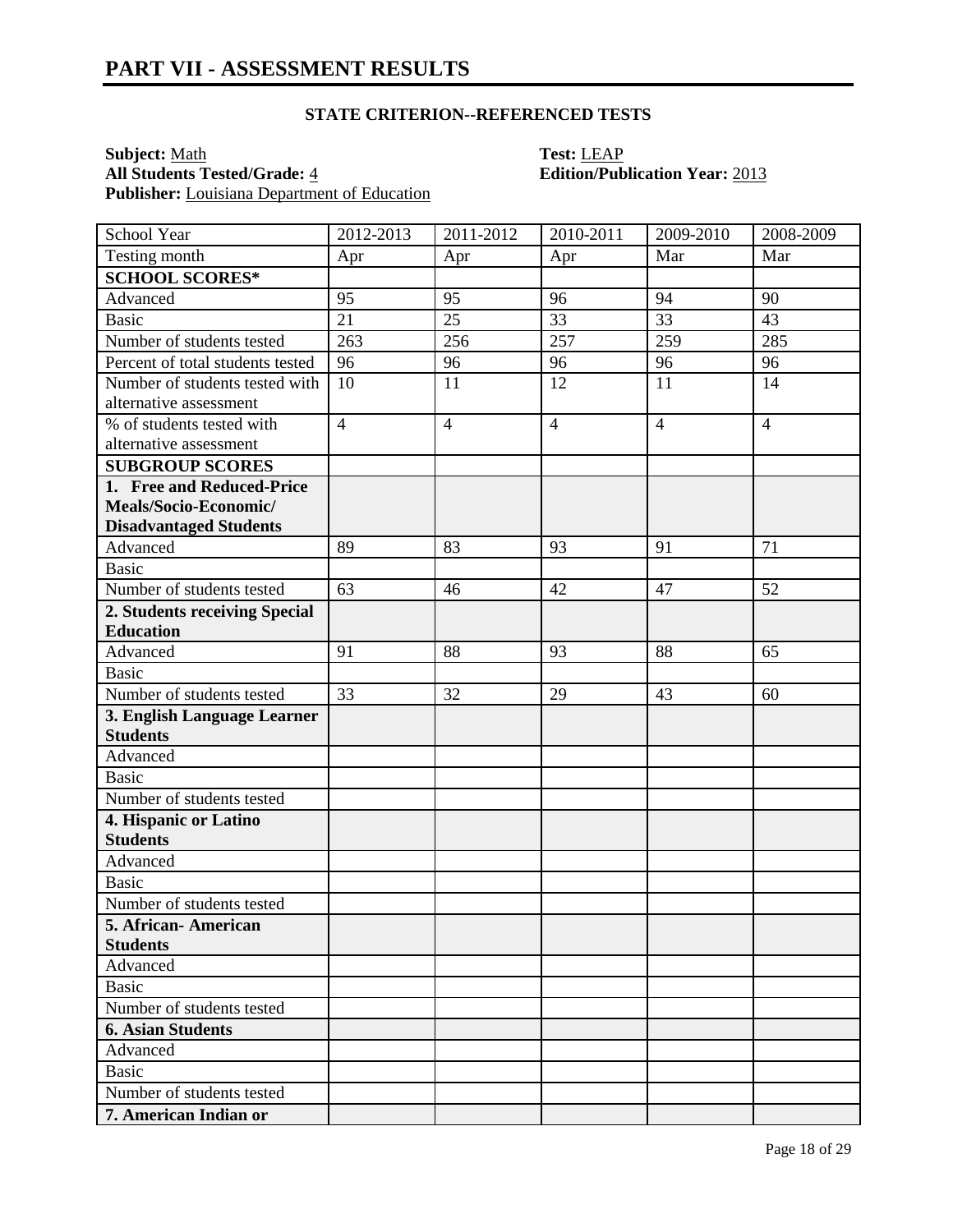| <b>Alaska Native Students</b>    |     |     |     |     |     |
|----------------------------------|-----|-----|-----|-----|-----|
| Advanced                         |     |     |     |     |     |
| <b>Basic</b>                     |     |     |     |     |     |
| Number of students tested        |     |     |     |     |     |
| 8. Native Hawaiian or other      |     |     |     |     |     |
| <b>Pacific Islander Students</b> |     |     |     |     |     |
| Advanced                         |     |     |     |     |     |
| <b>Basic</b>                     |     |     |     |     |     |
| Number of students tested        |     |     |     |     |     |
| 9. White Students                |     |     |     |     |     |
| Advanced                         | 94  | 95  | 92  | 93  | 93  |
| <b>Basic</b>                     |     |     |     |     |     |
| Number of students tested        | 285 | 259 | 257 | 256 | 253 |
| 10. Two or More Races            |     |     |     |     |     |
| identified Students              |     |     |     |     |     |
| Advanced                         |     |     |     |     |     |
| <b>Basic</b>                     |     |     |     |     |     |
| Number of students tested        |     |     |     |     |     |
| 11. Other 1: Other 1             |     |     |     |     |     |
| Advanced                         |     |     |     |     |     |
| <b>Basic</b>                     |     |     |     |     |     |
| Number of students tested        |     |     |     |     |     |
| 12. Other 2: Other 2             |     |     |     |     |     |
| Advanced                         |     |     |     |     |     |
| <b>Basic</b>                     |     |     |     |     |     |
| Number of students tested        |     |     |     |     |     |
| 13. Other 3: Other 3             |     |     |     |     |     |
| Advanced                         |     |     |     |     |     |
| <b>Basic</b>                     |     |     |     |     |     |
| Number of students tested        |     |     |     |     |     |

Alternatively assessed number of students and percentages represent the averages of five year period.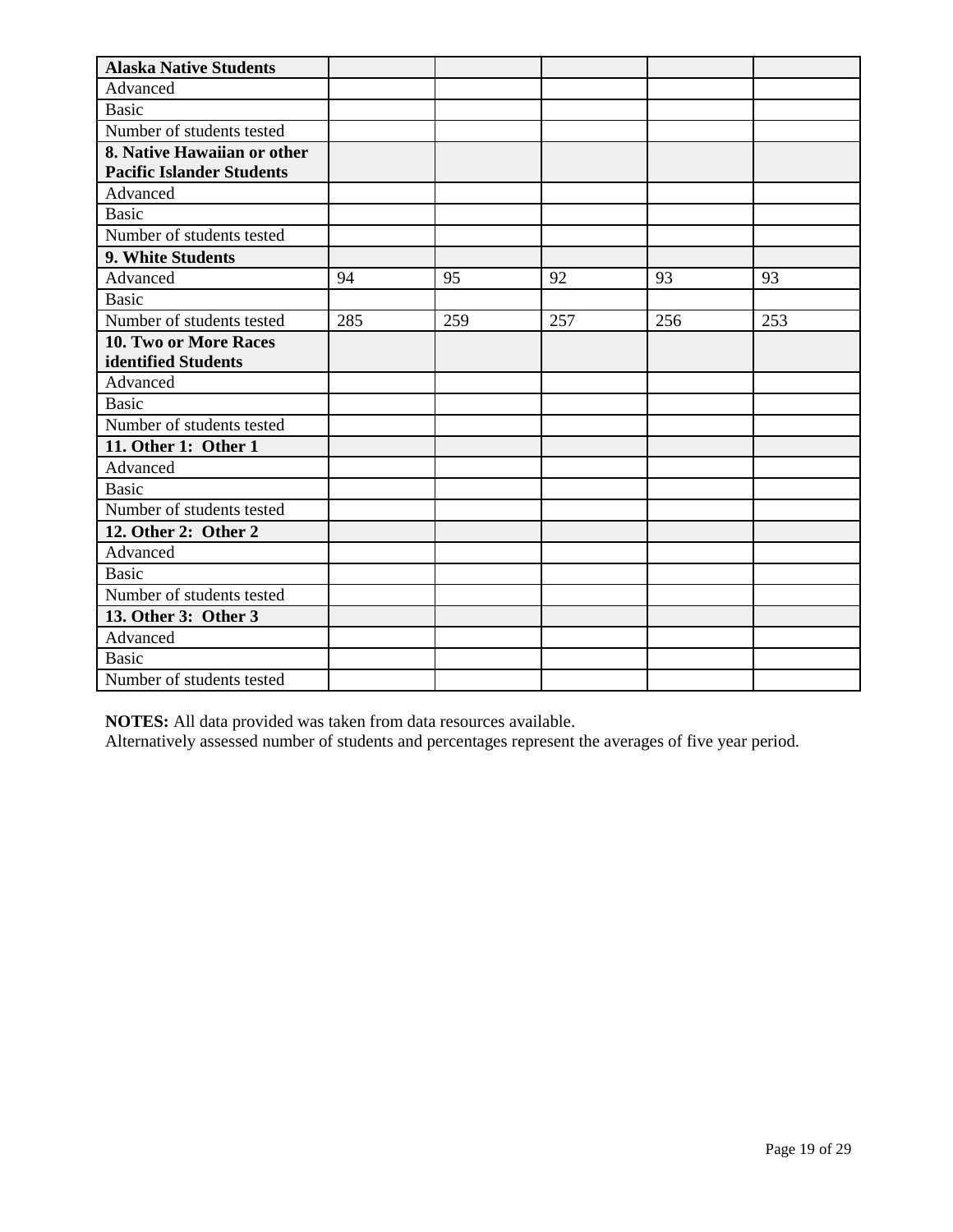### **Subject:** <u>Math</u><br> **All Students Tested/Grade:** 5 **Test: ILEAP**<br> **Edition/Publication Year:** 2013 **All Students Tested/Grade:** 5 **Edition/Publication Year:** 2013 **Publisher:** Louisiana Department of Education

| School Year                      | 2012-2013      | 2011-2012 | 2010-2011 | 2009-2010      | 2008-2009      |
|----------------------------------|----------------|-----------|-----------|----------------|----------------|
| Testing month                    | Apr            | Apr       | Apr       | Mar            | Mar            |
| <b>SCHOOL SCORES*</b>            |                |           |           |                |                |
| Advanced                         | 87             | 94        | 90        | 92             | 91             |
| <b>Basic</b>                     | 41             | 43        | 35        | 36             | 43             |
| Number of students tested        | 272            | 271       | 275       | 292            | 293            |
| Percent of total students tested | 96             | 97        | 97        | 96             | 97             |
| Number of students tested with   | 11             | 9         | 9         | 10             | 10             |
| alternative assessment           |                |           |           |                |                |
| % of students tested with        | $\overline{4}$ | 3         | 3         | $\overline{4}$ | $\overline{3}$ |
| alternative assessment           |                |           |           |                |                |
| <b>SUBGROUP SCORES</b>           |                |           |           |                |                |
| 1. Free and Reduced-Price        |                |           |           |                |                |
| Meals/Socio-Economic/            |                |           |           |                |                |
| <b>Disadvantaged Students</b>    |                |           |           |                |                |
| Advanced                         | 79             | 94        | 77        | 85             | 91             |
| <b>Basic</b>                     | 40             | 47        | 25        | 28             | 46             |
| Number of students tested        | 56             | 46        | 52        | 41             | 55             |
| 2. Students receiving Special    |                |           |           |                |                |
| <b>Education</b>                 |                |           |           |                |                |
| Advanced                         | 67             | 88        | 74        | 80             | 78             |
| <b>Basic</b>                     | 34             | 44        | 37        | 27             | 39             |
| Number of students tested        | 30             | 25        | 43        | 34             | 45             |
| 3. English Language Learner      |                |           |           |                |                |
| <b>Students</b>                  |                |           |           |                |                |
| Advanced                         |                |           |           |                |                |
| <b>Basic</b>                     |                |           |           |                |                |
| Number of students tested        |                |           |           |                |                |
| 4. Hispanic or Latino            |                |           |           |                |                |
| <b>Students</b>                  |                |           |           |                |                |
| Advanced                         |                |           |           |                |                |
| <b>Basic</b>                     |                |           |           |                |                |
| Number of students tested        |                |           |           |                |                |
| 5. African- American             |                |           |           |                |                |
| <b>Students</b>                  |                |           |           |                |                |
| Advanced                         |                |           |           |                |                |
| <b>Basic</b>                     |                |           |           |                |                |
| Number of students tested        |                |           |           |                |                |
| <b>6. Asian Students</b>         |                |           |           |                |                |
| Advanced                         |                |           |           |                |                |
| <b>Basic</b>                     |                |           |           |                |                |
| Number of students tested        |                |           |           |                |                |
| 7. American Indian or            |                |           |           |                |                |
| <b>Alaska Native Students</b>    |                |           |           |                |                |
| Advanced                         |                |           |           |                |                |
| <b>Basic</b>                     |                |           |           |                |                |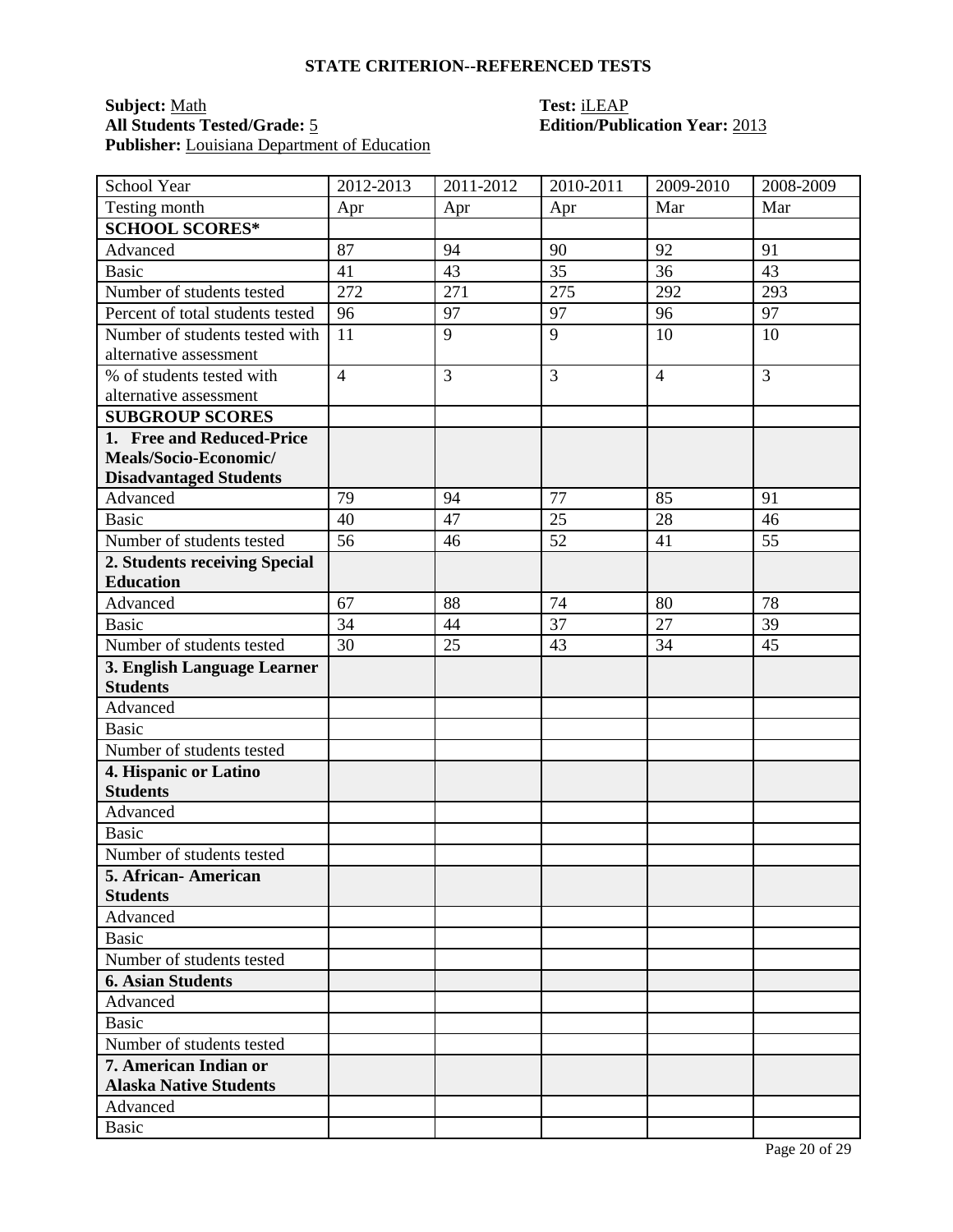| Number of students tested        |     |     |     |     |     |
|----------------------------------|-----|-----|-----|-----|-----|
| 8. Native Hawaiian or other      |     |     |     |     |     |
| <b>Pacific Islander Students</b> |     |     |     |     |     |
| Advanced                         |     |     |     |     |     |
| <b>Basic</b>                     |     |     |     |     |     |
| Number of students tested        |     |     |     |     |     |
| 9. White Students                |     |     |     |     |     |
| Advanced                         | 88  | 94  | 89  | 92  | 92  |
| <b>Basic</b>                     | 44  | 47  | 45  | 31  | 31  |
| Number of students tested        | 235 | 237 | 240 | 270 | 258 |
| 10. Two or More Races            |     |     |     |     |     |
| identified Students              |     |     |     |     |     |
| Advanced                         |     |     |     |     |     |
| <b>Basic</b>                     |     |     |     |     |     |
| Number of students tested        |     |     |     |     |     |
| 11. Other 1: Other 1             |     |     |     |     |     |
| Advanced                         |     |     |     |     |     |
| <b>Basic</b>                     |     |     |     |     |     |
| Number of students tested        |     |     |     |     |     |
| 12. Other 2: Other 2             |     |     |     |     |     |
| Advanced                         |     |     |     |     |     |
| <b>Basic</b>                     |     |     |     |     |     |
| Number of students tested        |     |     |     |     |     |
| 13. Other 3: Other 3             |     |     |     |     |     |
| Advanced                         |     |     |     |     |     |
| <b>Basic</b>                     |     |     |     |     |     |
| Number of students tested        |     |     |     |     |     |

Alternatively assessed number of students and percentages represent the averages of five year period. Subgroup Basic data was determined using whole school averages. This was the only data available.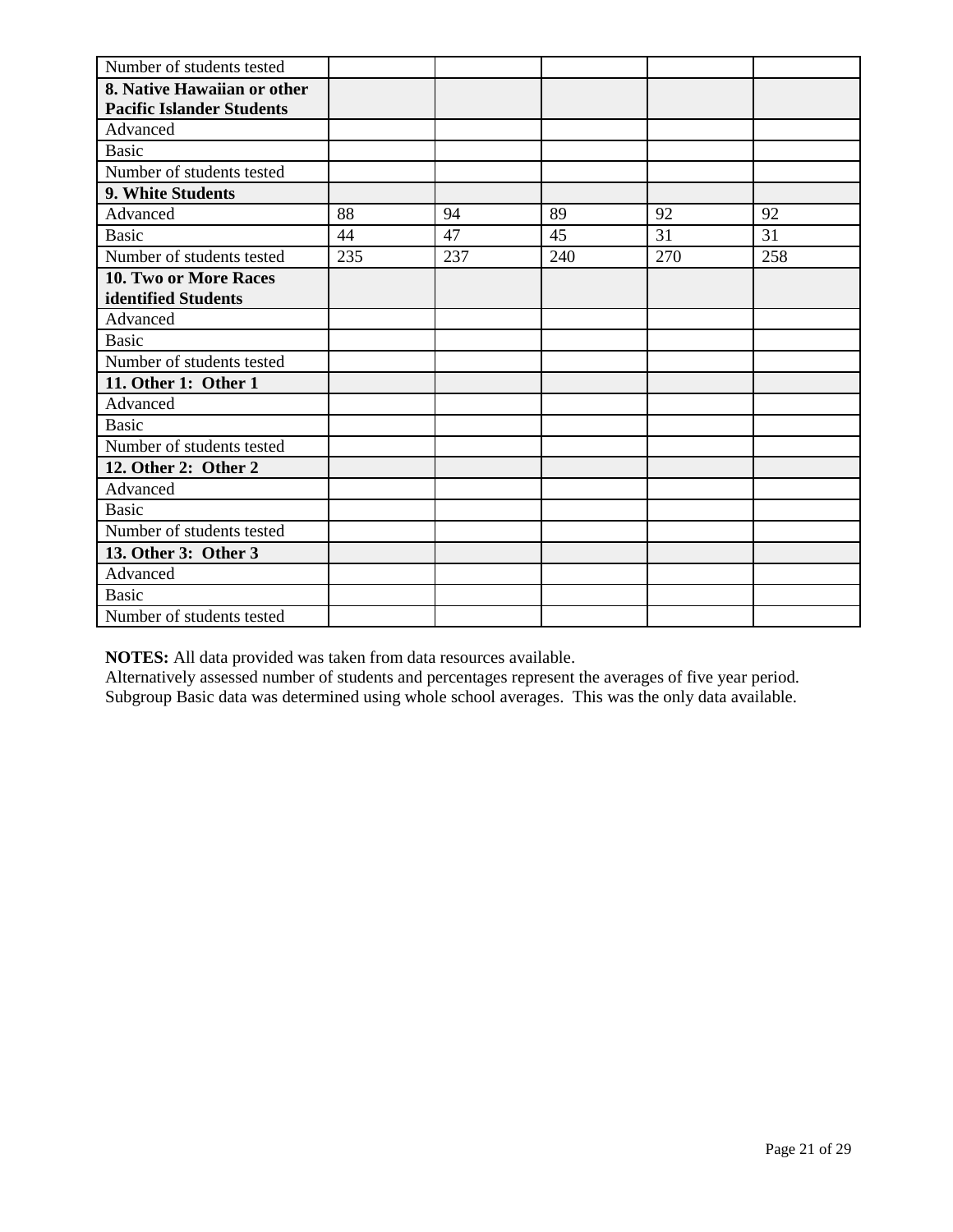### **Subject:** <u>Math</u><br> **All Students Tested/Grade:** <u>6</u> **Test: iLEAP**<br> **Edition/Publ** Publisher: Louisiana Department of Education

# **All Students Tested/Grade:** 6 **Edition/Publication Year:** 2013

| School Year                      | 2012-2013      | 2011-2012 | 2010-2011 | 2009-2010      | 2008-2009      |
|----------------------------------|----------------|-----------|-----------|----------------|----------------|
| Testing month                    | Apr            | Apr       | Apr       | Mar            | Mar            |
| <b>SCHOOL SCORES*</b>            |                |           |           |                |                |
| Advanced                         | 96             | 95        | 90        | 90             | 96             |
| <b>Basic</b>                     | 42             | 41        | 35        | 46             | 43             |
| Number of students tested        | 284            | 286       | 308       | 296            | 270            |
| Percent of total students tested | 96             | 97        | 97        | 96             | 96             |
| Number of students tested with   | 10             | 9         | 9         | 11             | 10             |
| alternative assessment           |                |           |           |                |                |
| % of students tested with        | $\overline{4}$ | 3         | 3         | $\overline{4}$ | $\overline{4}$ |
| alternative assessment           |                |           |           |                |                |
| <b>SUBGROUP SCORES</b>           |                |           |           |                |                |
| 1. Free and Reduced-Price        |                |           |           |                |                |
| Meals/Socio-Economic/            |                |           |           |                |                |
| <b>Disadvantaged Students</b>    |                |           |           |                |                |
| Advanced                         | 90             | 94        | 76        | 88             | 89             |
| <b>Basic</b>                     |                |           |           |                |                |
| Number of students tested        | 58             | 63        | 41        | 49             | 36             |
| 2. Students receiving Special    |                |           |           |                |                |
| <b>Education</b>                 |                |           |           |                |                |
| Advanced                         | 83             | 79        | 78        | 81             | 86             |
| <b>Basic</b>                     |                |           |           |                |                |
| Number of students tested        | 24             | 42        | 30        | 41             | 37             |
| 3. English Language Learner      |                |           |           |                |                |
| <b>Students</b>                  |                |           |           |                |                |
| Advanced                         |                |           |           |                |                |
| <b>Basic</b>                     |                |           |           |                |                |
| Number of students tested        |                |           |           |                |                |
| 4. Hispanic or Latino            |                |           |           |                |                |
| <b>Students</b>                  |                |           |           |                |                |
| Advanced                         |                |           |           |                |                |
| <b>Basic</b>                     |                |           |           |                |                |
| Number of students tested        |                |           |           |                |                |
| 5. African- American             |                |           |           |                |                |
| <b>Students</b>                  |                |           |           |                |                |
| Advanced                         |                |           |           |                |                |
| <b>Basic</b>                     |                |           |           |                |                |
| Number of students tested        |                |           |           |                |                |
| <b>6. Asian Students</b>         |                |           |           |                |                |
| Advanced                         |                |           |           |                |                |
| <b>Basic</b>                     |                |           |           |                |                |
| Number of students tested        |                |           |           |                |                |
| 7. American Indian or            |                |           |           |                |                |
| <b>Alaska Native Students</b>    |                |           |           |                |                |
| Advanced                         |                |           |           |                |                |
| <b>Basic</b>                     |                |           |           |                |                |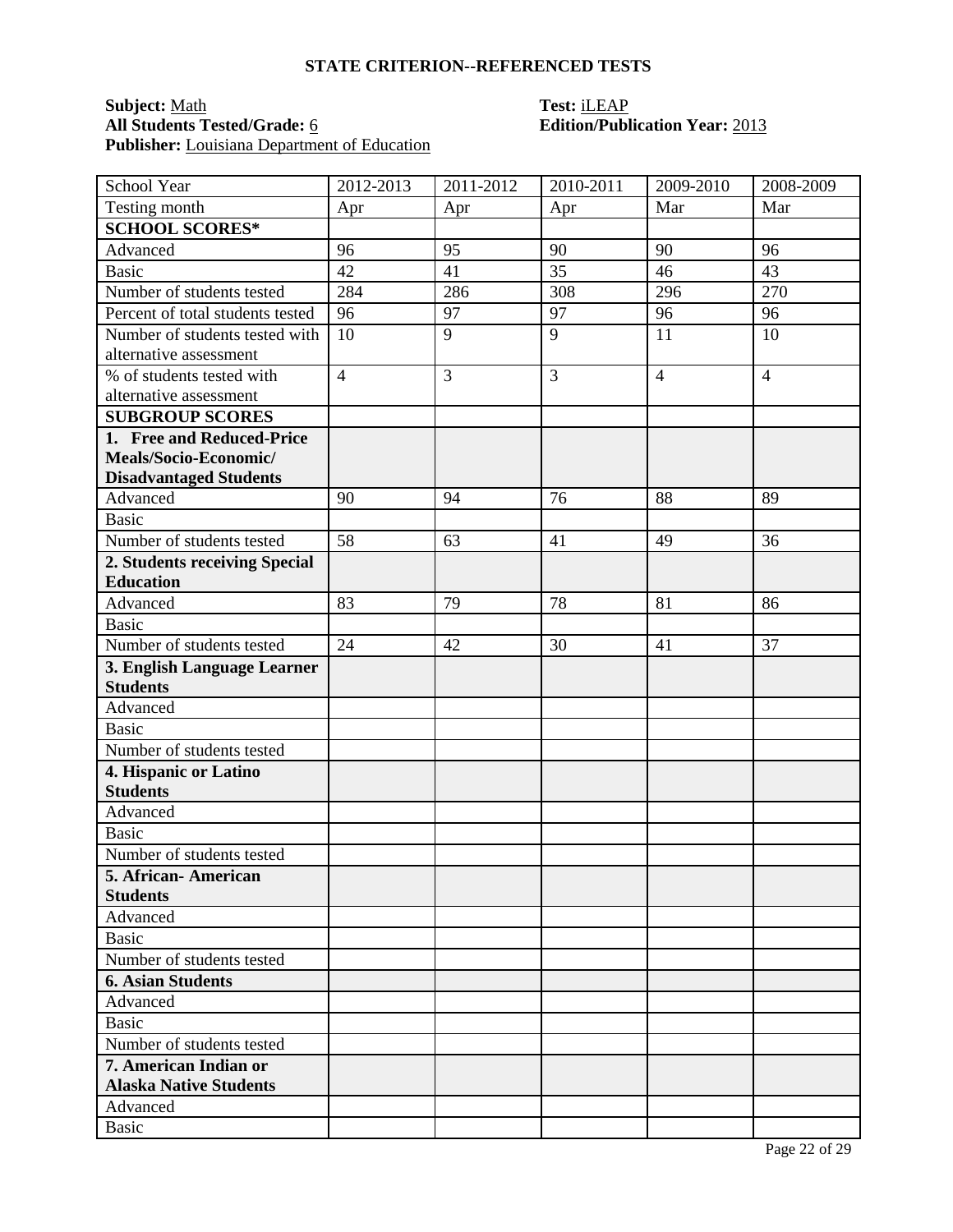| Number of students tested        |     |     |     |     |     |
|----------------------------------|-----|-----|-----|-----|-----|
| 8. Native Hawaiian or other      |     |     |     |     |     |
| <b>Pacific Islander Students</b> |     |     |     |     |     |
| Advanced                         |     |     |     |     |     |
| <b>Basic</b>                     |     |     |     |     |     |
| Number of students tested        |     |     |     |     |     |
| 9. White Students                |     |     |     |     |     |
| Advanced                         | 96  | 95  | 90  | 91  | 96  |
| <b>Basic</b>                     |     |     |     |     |     |
| Number of students tested        | 252 | 243 | 263 | 259 | 238 |
| 10. Two or More Races            |     |     |     |     |     |
| identified Students              |     |     |     |     |     |
| Advanced                         |     |     |     |     |     |
| <b>Basic</b>                     |     |     |     |     |     |
| Number of students tested        |     |     |     |     |     |
| 11. Other 1: Other 1             |     |     |     |     |     |
| Advanced                         |     |     |     |     |     |
| <b>Basic</b>                     |     |     |     |     |     |
| Number of students tested        |     |     |     |     |     |
| 12. Other 2: Other 2             |     |     |     |     |     |
| Advanced                         |     |     |     |     |     |
| <b>Basic</b>                     |     |     |     |     |     |
| Number of students tested        |     |     |     |     |     |
| 13. Other 3: Other 3             |     |     |     |     |     |
| Advanced                         |     |     |     |     |     |
| <b>Basic</b>                     |     |     |     |     |     |
| Number of students tested        |     |     |     |     |     |

Alternatively assessed number of students and percentages represent the averages of five year period.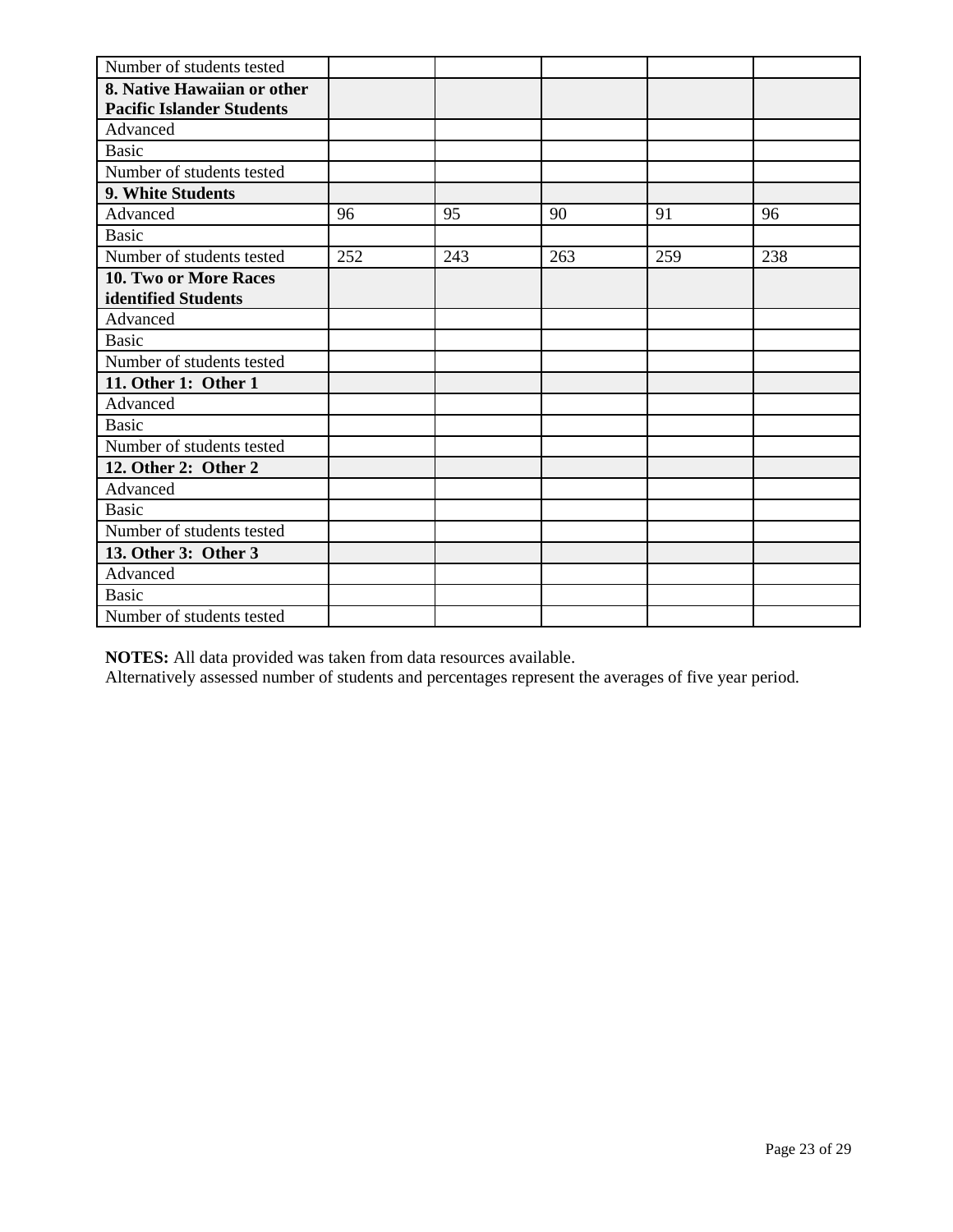### **Subject:** <u>Reading/ELA</u> **Test:** <u>LEAP</u><br> **All Students Tested/Grade:** 4 **Edition/Pub Publisher:** Louisiana Department of Education

# **All Students Tested/Grade:** 4 **Edition/Publication Year:** 2013

| School Year                              | 2012-2013      | 2011-2012      | 2010-2011      | 2009-2010      | 2008-2009      |
|------------------------------------------|----------------|----------------|----------------|----------------|----------------|
| Testing month                            | Mar            | Mar            | Mar            | Mar            | Mar            |
| <b>SCHOOL SCORES*</b>                    |                |                |                |                |                |
| Advanced                                 | 96             | 97             | 97             | 95             | 91             |
| <b>Basic</b>                             | 21             | 25             | 33             | 33             | 43             |
| Number of students tested                | 263            | 256            | 257            | 259            | 285            |
| Percent of total students tested         | 96             | 96             | 96             | 96             | 96             |
| Number of students tested with           | 10             | 11             | 12             | 11             | 14             |
| alternative assessment                   |                |                |                |                |                |
| % of students tested with                | $\overline{4}$ | $\overline{4}$ | $\overline{4}$ | $\overline{4}$ | $\overline{4}$ |
| alternative assessment                   |                |                |                |                |                |
| <b>SUBGROUP SCORES</b>                   |                |                |                |                |                |
| 1. Free and Reduced-Price                |                |                |                |                |                |
| Meals/Socio-Economic/                    |                |                |                |                |                |
| <b>Disadvantaged Students</b>            |                |                |                |                |                |
| Advanced                                 | 89             | 83             | 93             | 91             | 71             |
| <b>Basic</b>                             |                |                |                |                |                |
| Number of students tested                | 63             | 46             | 42             | 47             | 52             |
| 2. Students receiving Special            |                |                |                |                |                |
| <b>Education</b>                         |                |                |                |                |                |
| Advanced                                 | 94             | 91             | 100            | 84             | 62             |
| <b>Basic</b>                             |                |                |                |                |                |
| Number of students tested                | 33             | 32             | 29             | 43             | 60             |
| 3. English Language Learner              |                |                |                |                |                |
| <b>Students</b>                          |                |                |                |                |                |
| Advanced                                 |                |                |                |                |                |
| <b>Basic</b>                             |                |                |                |                |                |
| Number of students tested                |                |                |                |                |                |
| 4. Hispanic or Latino<br><b>Students</b> |                |                |                |                |                |
| Advanced                                 |                |                |                |                |                |
| <b>Basic</b>                             |                |                |                |                |                |
| Number of students tested                |                |                |                |                |                |
| 5. African-American                      |                |                |                |                |                |
| <b>Students</b>                          |                |                |                |                |                |
| Advanced                                 |                |                |                |                |                |
| Basic                                    |                |                |                |                |                |
| Number of students tested                |                |                |                |                |                |
| <b>6. Asian Students</b>                 |                |                |                |                |                |
| Advanced                                 |                |                |                |                |                |
| <b>Basic</b>                             |                |                |                |                |                |
| Number of students tested                |                |                |                |                |                |
| 7. American Indian or                    |                |                |                |                |                |
| <b>Alaska Native Students</b>            |                |                |                |                |                |
| Advanced                                 |                |                |                |                |                |
| <b>Basic</b>                             |                |                |                |                |                |
|                                          |                |                |                |                |                |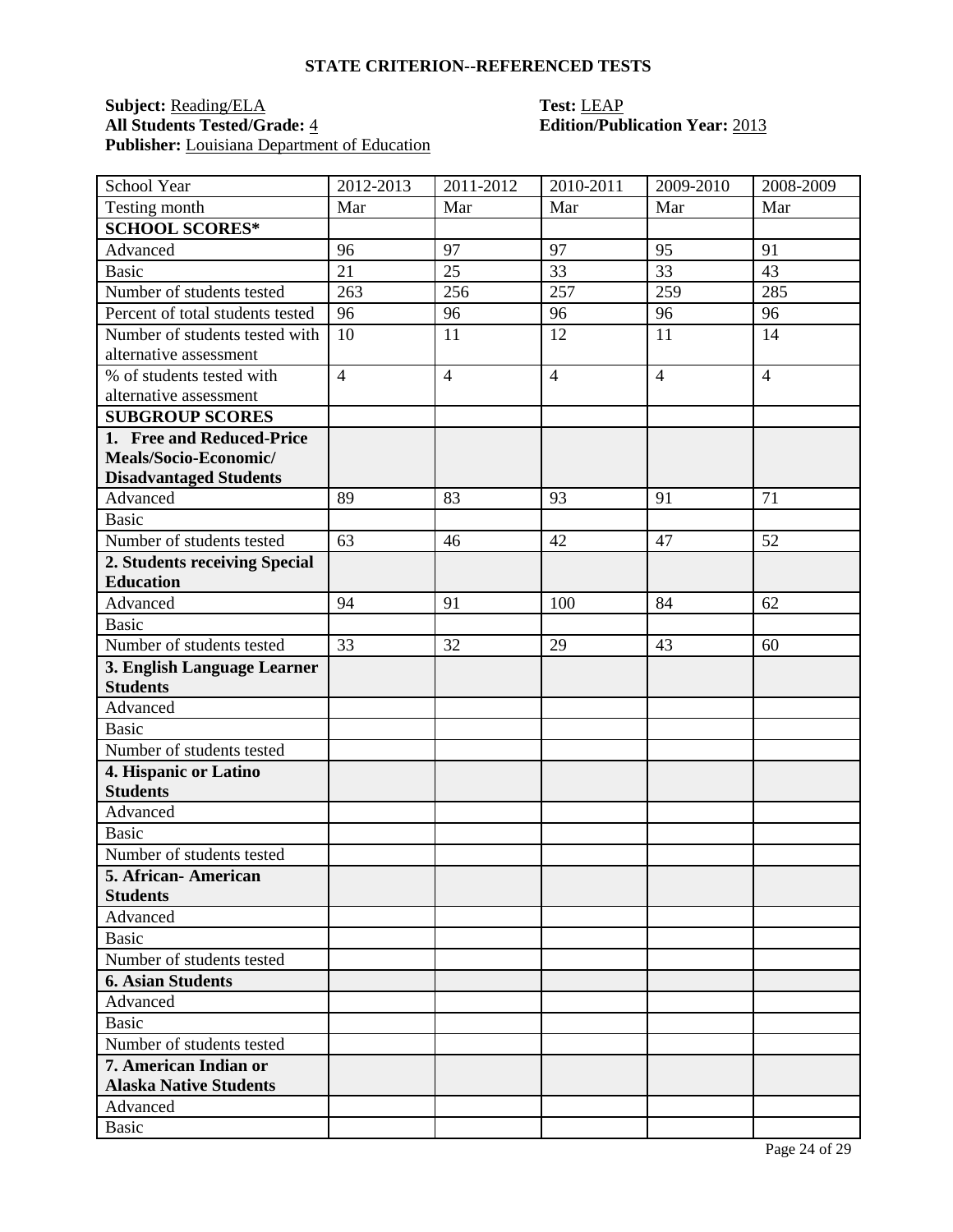| Number of students tested        |     |     |     |     |     |
|----------------------------------|-----|-----|-----|-----|-----|
| 8. Native Hawaiian or other      |     |     |     |     |     |
| <b>Pacific Islander Students</b> |     |     |     |     |     |
| Advanced                         |     |     |     |     |     |
| <b>Basic</b>                     |     |     |     |     |     |
| Number of students tested        |     |     |     |     |     |
| 9. White Students                |     |     |     |     |     |
| Advanced                         | 94  | 95  | 92  | 93  | 93  |
| <b>Basic</b>                     |     |     |     |     |     |
| Number of students tested        | 285 | 259 | 257 | 256 | 253 |
| <b>10. Two or More Races</b>     |     |     |     |     |     |
| identified Students              |     |     |     |     |     |
| Advanced                         |     |     |     |     |     |
| <b>Basic</b>                     |     |     |     |     |     |
| Number of students tested        |     |     |     |     |     |
| 11. Other 1: Other 1             |     |     |     |     |     |
| Advanced                         |     |     |     |     |     |
| <b>Basic</b>                     |     |     |     |     |     |
| Number of students tested        |     |     |     |     |     |
| 12. Other 2: Other 2             |     |     |     |     |     |
| Advanced                         |     |     |     |     |     |
| <b>Basic</b>                     |     |     |     |     |     |
| Number of students tested        |     |     |     |     |     |
| 13. Other 3: Other 3             |     |     |     |     |     |
| Advanced                         |     |     |     |     |     |
| <b>Basic</b>                     |     |     |     |     |     |
| Number of students tested        |     |     |     |     |     |

Alternatively assessed number of students and percentages represent the averages of five year period.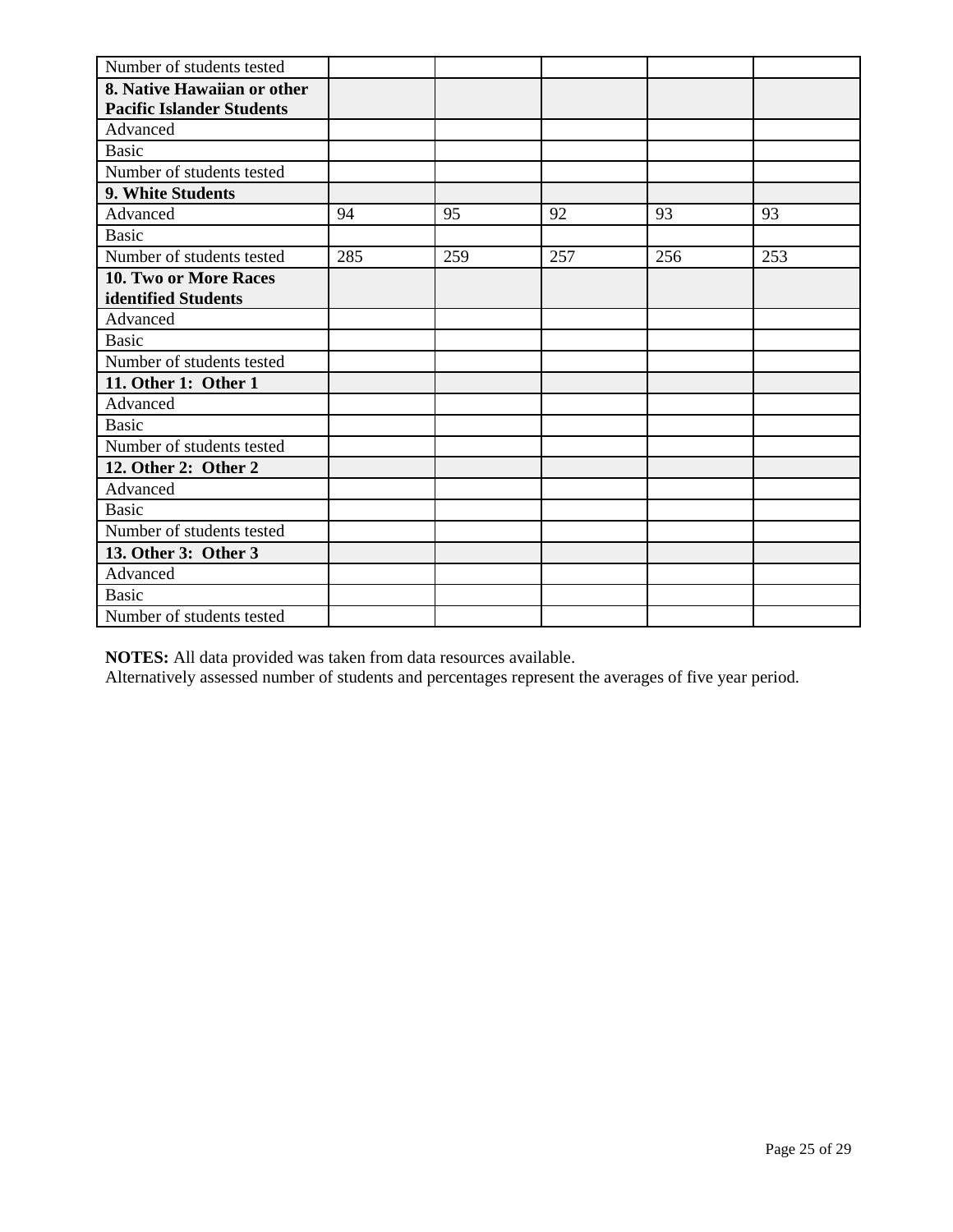### **Subject:** <u>Reading/ELA</u> **Test:** <u>iLEAP</u><br> **All Students Tested/Grade:** 5 **Edition/Publ** Publisher: Louisiana Department of Education

# **All Students Tested/Grade:** 5 **Edition/Publication Year:** 2013

| School Year                             | 2012-2013      | 2011-2012 | 2010-2011 | 2009-2010      | 2008-2009 |
|-----------------------------------------|----------------|-----------|-----------|----------------|-----------|
| Testing month                           | Apr            | Apr       | Apr       | Mar            | Mar       |
| <b>SCHOOL SCORES*</b>                   |                |           |           |                |           |
| Advanced                                | 90             | 93        | 90        | 90             | 92        |
| <b>Basic</b>                            | 36             | 34        | 32        | 34             | 40        |
| Number of students tested               | 272            | 271       | 292       | 275            | 293       |
| Percent of total students tested        | 96             | 97        | 97        | 96             | 97        |
| Number of students tested with          | 11             | 9         | 9         | 10             | 10        |
| alternative assessment                  |                |           |           |                |           |
| % of students tested with               | $\overline{4}$ | 3         | 3         | $\overline{4}$ | 3         |
| alternative assessment                  |                |           |           |                |           |
| <b>SUBGROUP SCORES</b>                  |                |           |           |                |           |
| 1. Free and Reduced-Price               |                |           |           |                |           |
| Meals/Socio-Economic/                   |                |           |           |                |           |
| <b>Disadvantaged Students</b>           |                |           |           |                |           |
| Advanced                                | 82             | 89        | 83        | 76             | 84        |
| <b>Basic</b>                            |                |           |           |                |           |
| Number of students tested               | 56             | 46        | 41        | 52             | 55        |
| 2. Students receiving Special           |                |           |           |                |           |
| <b>Education</b>                        |                |           |           |                |           |
| Advanced                                | 63             | 84        | 63        | 62             | 71        |
| <b>Basic</b>                            |                |           |           |                |           |
| Number of students tested               | 30             | 25        | 34        | 43             | 45        |
| 3. English Language Learner             |                |           |           |                |           |
| <b>Students</b>                         |                |           |           |                |           |
| Advanced                                |                |           |           |                |           |
| <b>Basic</b>                            |                |           |           |                |           |
| Number of students tested               |                |           |           |                |           |
| 4. Hispanic or Latino                   |                |           |           |                |           |
| <b>Students</b>                         |                |           |           |                |           |
| Advanced                                |                |           |           |                |           |
| <b>Basic</b>                            |                |           |           |                |           |
| Number of students tested               |                |           |           |                |           |
| 5. African- American<br><b>Students</b> |                |           |           |                |           |
| Advanced                                |                |           |           |                |           |
| Basic                                   |                |           |           |                |           |
| Number of students tested               |                |           |           |                |           |
| <b>6. Asian Students</b>                |                |           |           |                |           |
| Advanced                                |                |           |           |                |           |
| <b>Basic</b>                            |                |           |           |                |           |
| Number of students tested               |                |           |           |                |           |
| 7. American Indian or                   |                |           |           |                |           |
| <b>Alaska Native Students</b>           |                |           |           |                |           |
| Advanced                                |                |           |           |                |           |
| <b>Basic</b>                            |                |           |           |                |           |
|                                         |                |           |           |                |           |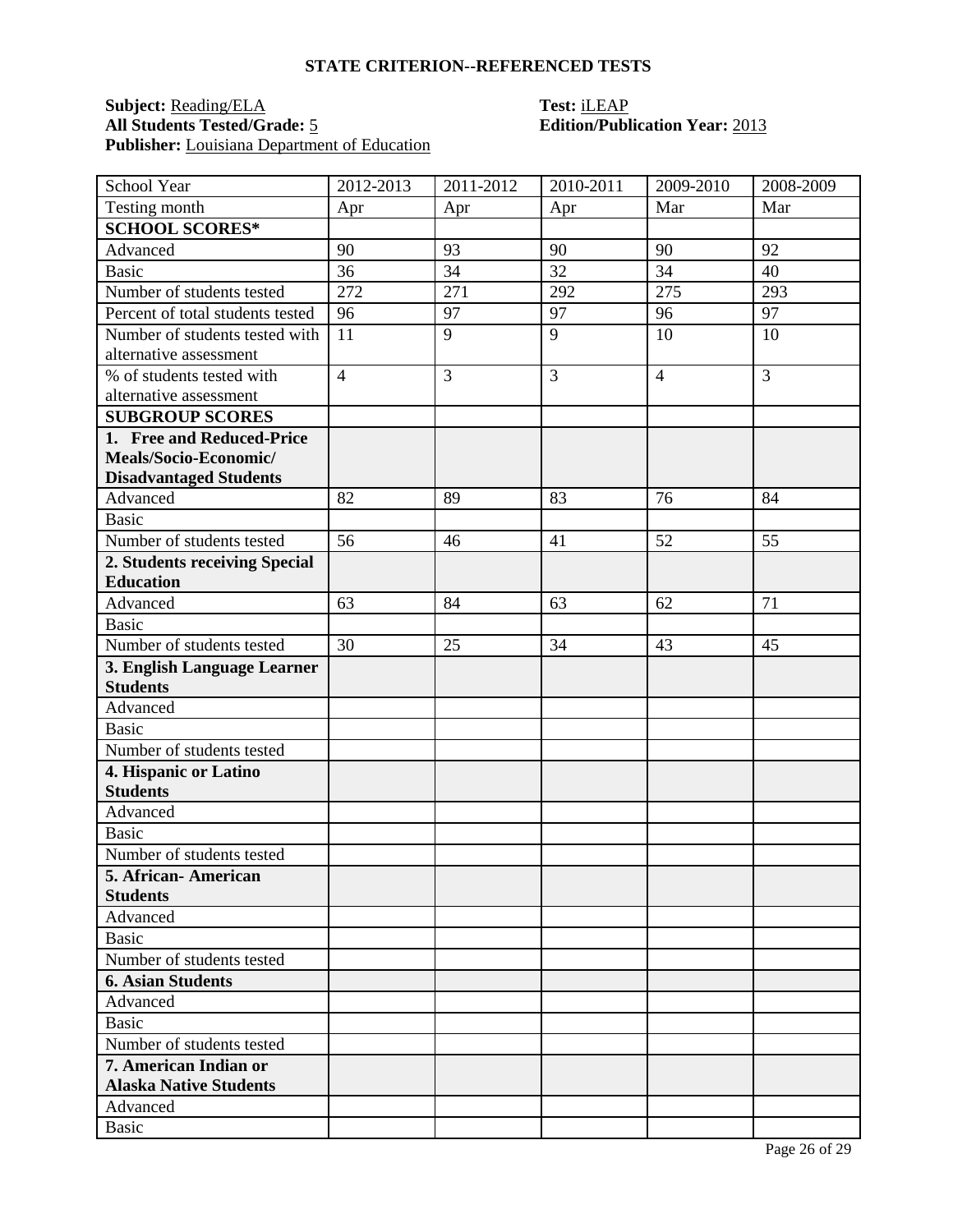| Number of students tested        |     |     |     |     |     |
|----------------------------------|-----|-----|-----|-----|-----|
| 8. Native Hawaiian or other      |     |     |     |     |     |
| <b>Pacific Islander Students</b> |     |     |     |     |     |
| Advanced                         |     |     |     |     |     |
| <b>Basic</b>                     |     |     |     |     |     |
| Number of students tested        |     |     |     |     |     |
| 9. White Students                |     |     |     |     |     |
| Advanced                         | 93  | 94  | 92  | 91  | 92  |
| <b>Basic</b>                     |     |     |     |     |     |
| Number of students tested        | 235 | 237 | 270 | 240 | 258 |
| 10. Two or More Races            |     |     |     |     |     |
| identified Students              |     |     |     |     |     |
| Advanced                         |     |     |     |     |     |
| <b>Basic</b>                     |     |     |     |     |     |
| Number of students tested        |     |     |     |     |     |
| 11. Other 1: Other 1             |     |     |     |     |     |
| Advanced                         |     |     |     |     |     |
| <b>Basic</b>                     |     |     |     |     |     |
| Number of students tested        |     |     |     |     |     |
| 12. Other 2: Other 2             |     |     |     |     |     |
| Advanced                         |     |     |     |     |     |
| <b>Basic</b>                     |     |     |     |     |     |
| Number of students tested        |     |     |     |     |     |
| 13. Other 3: Other 3             |     |     |     |     |     |
| Advanced                         |     |     |     |     |     |
| <b>Basic</b>                     |     |     |     |     |     |
| Number of students tested        |     |     |     |     |     |

Alternatively assessed number of students and percentages represent the averages of five year period.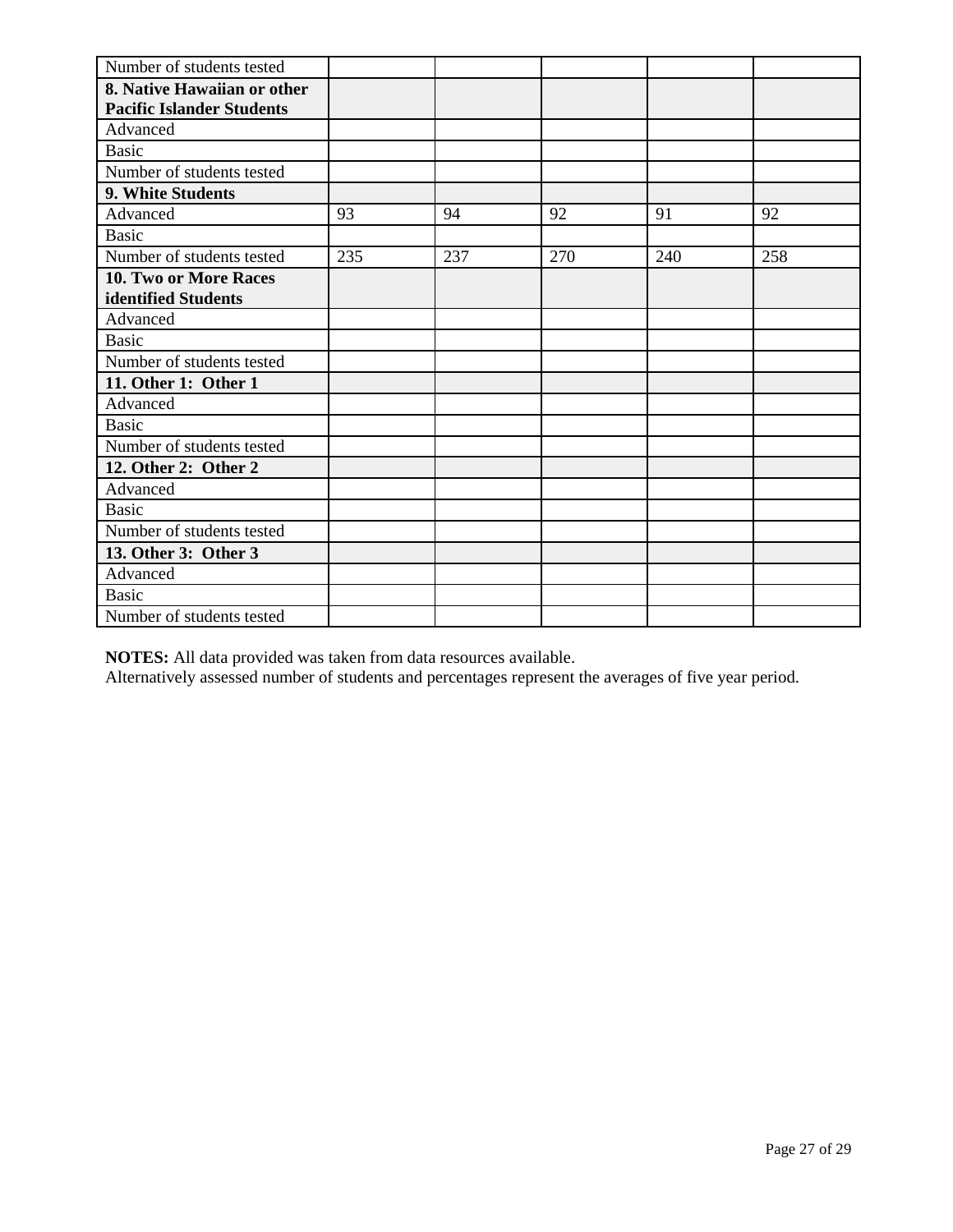### **Subject:** <u>Reading/ELA</u> **Test:** <u>iLEAP</u><br> **All Students Tested/Grade:** <u>6</u> **C Edition/Publ Publisher:** Louisiana Department of Education

# **All Students Tested/Grade:** 6 **Edition/Publication Year:** 2013

| School Year                              | 2012-2013      | 2011-2012 | 2010-2011 | 2009-2010 | 2008-2009      |
|------------------------------------------|----------------|-----------|-----------|-----------|----------------|
| Testing month                            | Apr            | Apr       | Apr       | Mar       | Mar            |
| <b>SCHOOL SCORES*</b>                    |                |           |           |           |                |
| Advanced                                 | 96             | 92        | 92        | 94        | 94             |
| <b>Basic</b>                             | 43             | 37        | 41        | 39        | 48             |
| Number of students tested                | 284            | 286       | 308       | 296       | 270            |
| Percent of total students tested         | 96             | 97        | 97        | 97        | 96             |
| Number of students tested with           | 11             | 9         | 9         | 10        | 10             |
| alternative assessment                   |                |           |           |           |                |
| % of students tested with                | $\overline{4}$ | 3         | 3         | 3         | $\overline{4}$ |
| alternative assessment                   |                |           |           |           |                |
| <b>SUBGROUP SCORES</b>                   |                |           |           |           |                |
| 1. Free and Reduced-Price                |                |           |           |           |                |
| Meals/Socio-Economic/                    |                |           |           |           |                |
| <b>Disadvantaged Students</b>            |                |           |           |           |                |
| Advanced                                 | 95             | 83        | 76        | 86        | 86             |
| <b>Basic</b>                             |                |           |           |           |                |
| Number of students tested                | 58             | 63        | 41        | 49        | 36             |
| 2. Students receiving Special            |                |           |           |           |                |
| <b>Education</b>                         |                |           |           |           |                |
| Advanced                                 | 83             | 79        | 70        | 88        | 86             |
| <b>Basic</b>                             |                |           |           |           |                |
| Number of students tested                | 24             | 43        | 30        | 41        | 37             |
| 3. English Language Learner              |                |           |           |           |                |
| <b>Students</b>                          |                |           |           |           |                |
| Advanced<br><b>Basic</b>                 |                |           |           |           |                |
|                                          |                |           |           |           |                |
| Number of students tested                |                |           |           |           |                |
| 4. Hispanic or Latino<br><b>Students</b> |                |           |           |           |                |
| Advanced                                 |                |           |           |           |                |
| <b>Basic</b>                             |                |           |           |           |                |
| Number of students tested                |                |           |           |           |                |
| 5. African- American                     |                |           |           |           |                |
| <b>Students</b>                          |                |           |           |           |                |
| Advanced                                 |                |           |           |           |                |
| Basic                                    |                |           |           |           |                |
| Number of students tested                |                |           |           |           |                |
| <b>6. Asian Students</b>                 |                |           |           |           |                |
| Advanced                                 |                |           |           |           |                |
| <b>Basic</b>                             |                |           |           |           |                |
| Number of students tested                |                |           |           |           |                |
| 7. American Indian or                    |                |           |           |           |                |
| <b>Alaska Native Students</b>            |                |           |           |           |                |
| Advanced                                 |                |           |           |           |                |
| <b>Basic</b>                             |                |           |           |           |                |
|                                          |                |           |           |           |                |